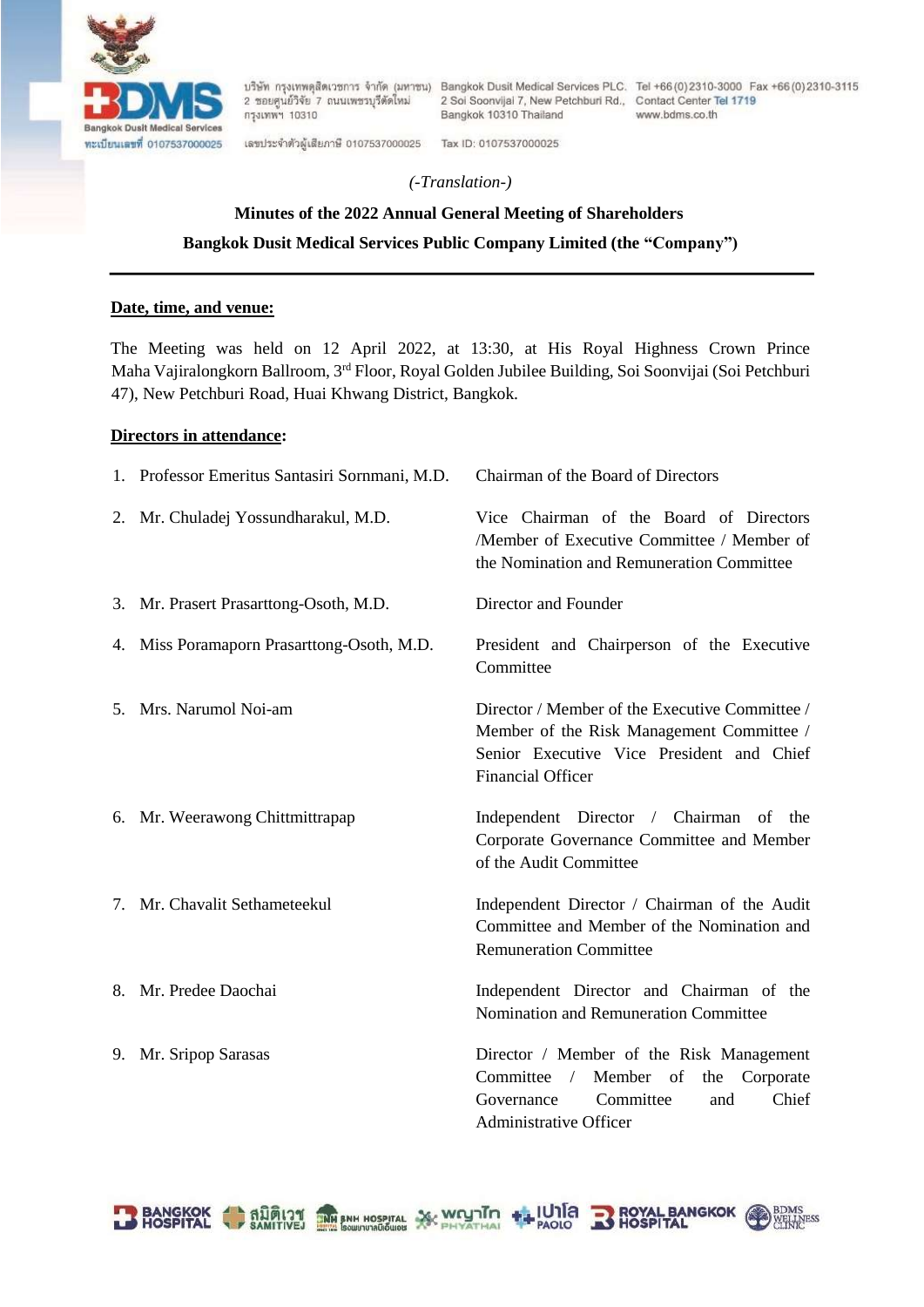| 10. Mr. Kan Trakulhoon                | <b>Independent Director</b>                                                 |  |  |  |  |
|---------------------------------------|-----------------------------------------------------------------------------|--|--|--|--|
| 11. Mr. Thongchai Jira-alongkorn      | Member of the Executive<br>Director<br>and<br>Committee                     |  |  |  |  |
| 12. Mr. Att Thongtang                 | Director                                                                    |  |  |  |  |
| 13. Mr. Puttipong Prasarttong-Osoth   | Director                                                                    |  |  |  |  |
| 14. Mr. Chairat Panthuraamphorn, M.D. | Director / Member of the Executive Committee<br>and Chief Operating Officer |  |  |  |  |
| 15. Mr. Subhak Siwaraksa, Ph.D.       | Independent Director and Member of the Risk<br><b>Management Committee</b>  |  |  |  |  |
| 16. Mr. Veerathai Santiprabhob, Ph.D. | Independent Director and Member of the Audit<br>Committee                   |  |  |  |  |

# **Directors attending the meeting via electronic means:**

| 1. Mr. Pradit Theekakul | Director / Chairman of the Risk Management Committee<br>and Member of the Corporate Governance Committee |
|-------------------------|----------------------------------------------------------------------------------------------------------|
| Directors absent:       |                                                                                                          |
| 1. Mr. Arsa Sarasin     | Independent Director (on a mission)                                                                      |

There were 17 directors attending the Meeting, out of a total of 18 directors, representing 94.44% of the total number of directors**.**

# **Attendees:**

| 1. Ms. Kessara Wongsekate                                | Vice President and Company Secretary                 |  |  |
|----------------------------------------------------------|------------------------------------------------------|--|--|
| 2. Mrs. Wannapa Pavavech                                 | <b>Assistant Chief Financial Officer, Accounting</b> |  |  |
| 3. Ms. Ajaya Intaraprasong                               | <b>Assistant Vice President, Investor Relations</b>  |  |  |
| 4. Ms. Siripat Phaisuwat, Ph.D.                          | <b>Assistant Innovation Director</b>                 |  |  |
| <b>Auditors from EY Office Limited:</b>                  |                                                      |  |  |
| 1. Mr. Wichart Lokatekrawee                              | Partner                                              |  |  |
| 2. Mr. Samran Taengcham                                  | Partner                                              |  |  |
| Legal advisor from Weerawong, Chinnavat & Partners Ltd.: |                                                      |  |  |

|  | Miss Pratumporn Somboonpoonpol | Senior Associate |
|--|--------------------------------|------------------|
|  |                                |                  |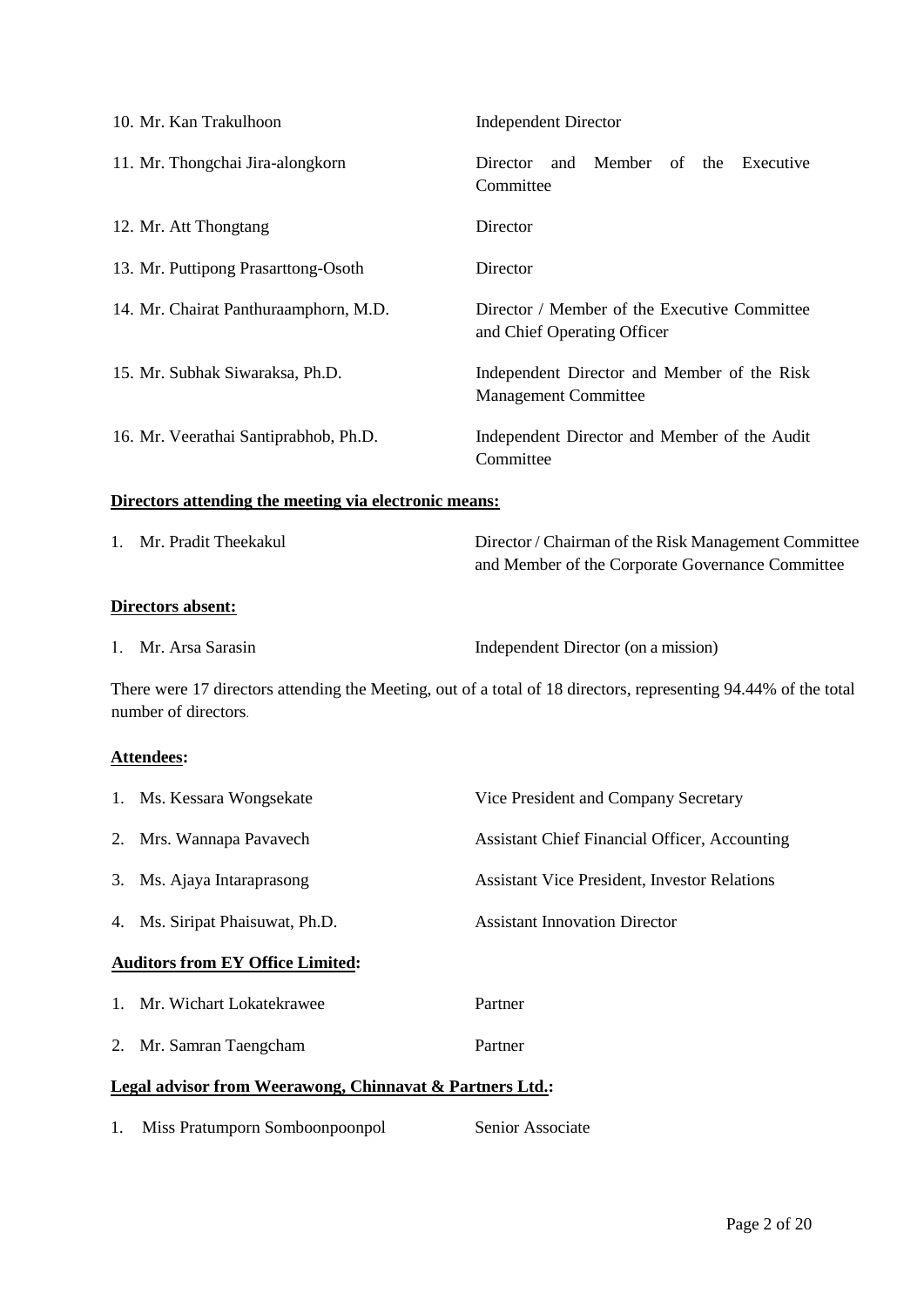#### **Preliminary proceedings:**

Miss Kessara Wongsekate, the Company Secretary, informed the Meeting that there were 1,831 shareholders attending the Meeting in person and by proxy, representing 11,106,913,669 ordinary shares, equivalent to 69.89% of the total number of paid-up and issued shares. A quorum was thus constituted in accordance with Article 33 of the Articles of Association of the Company, which provides that, at a shareholders' meeting, unless otherwise prescribed by law, the presence of no fewer than 25 shareholders and/or proxies appointed by shareholders that hold shares amounting to no less than onethird of the total number of sold shares in aggregate, is required to constitute a quorum.

Professor Emeritus Santasiri Sornmani, M.D., the Chairman of the Board of Directors, who presided as the Chairman of the Meeting (the "**Chairman**"), declared the 2022 Annual General Meeting of Shareholders duly convened and introduced the directors, executives of the Company, and external attendees, who were representatives of the auditor and the legal advisor of the Company. The Chairman then delegated Miss Kessara Wongsekate, the Company Secretary, to inform the Meeting of the procedures for casting votes, as follows:

Miss Kessara Wongsekate, the Company Secretary, explained that, to ensure that the Meeting complied with the principles of good corporate governance, for the voting part of the Meeting, the Company would explain the procedures for voting and the counting of votes, as set out below.

- 1) With regard to voting in the Meeting, a shareholder will have a number of votes equivalent to the number of shares he/she/it holds in the Company, whereby one share is equivalent to one vote.
- 2) In the interests of expediting the process for each agenda item, with respect to voting in each agenda item, the Company will ask if any shareholder/representative wishes to vote 'against' or to abstain from voting, and request such shareholder/representative to mark under  $\square$ 'against' or  $\Box$  'abstain' on his/her ballot card and raise his/her hand to signal to the staff to collect the relevant ballot card for the purpose of vote counting. In vote counting, the Company will deduct both the votes cast against or in abstention of an agenda item from the total number of votes, and the remaining number will be treated as the total number of votes of approval for that agenda item.

Agenda Item 4 deals with the appointment of directors in replacement of the directors who are due to retire by rotation. To be in compliance with the best practices in convening shareholders' meetings, the voting on this agenda item will be carried out on an individual basis. With regard to the counting of votes for the election of each director, the Company will deduct the number of ballots with a vote cast against or in abstention from the total number of votes. The remaining votes shall be considered as the total number of votes in favor of this agenda item. For the purpose of transparency, the Company shall collect all ballot cards after the vote casting on the appointment of the last director. In the interest of convenience and expediency, the Company's staff will collect the ballot cards from the shareholders attending the Meeting.

3) A ballot that is filled in with more than one mark in the space provided; or a ballot that casts a vote expressing a conflict of intent; or a ballot with a vote that has been crossed out without a signature thereon; or a ballot on which there are votes cast in excess of the permitted number of votes on a ballot, shall be considered invalid.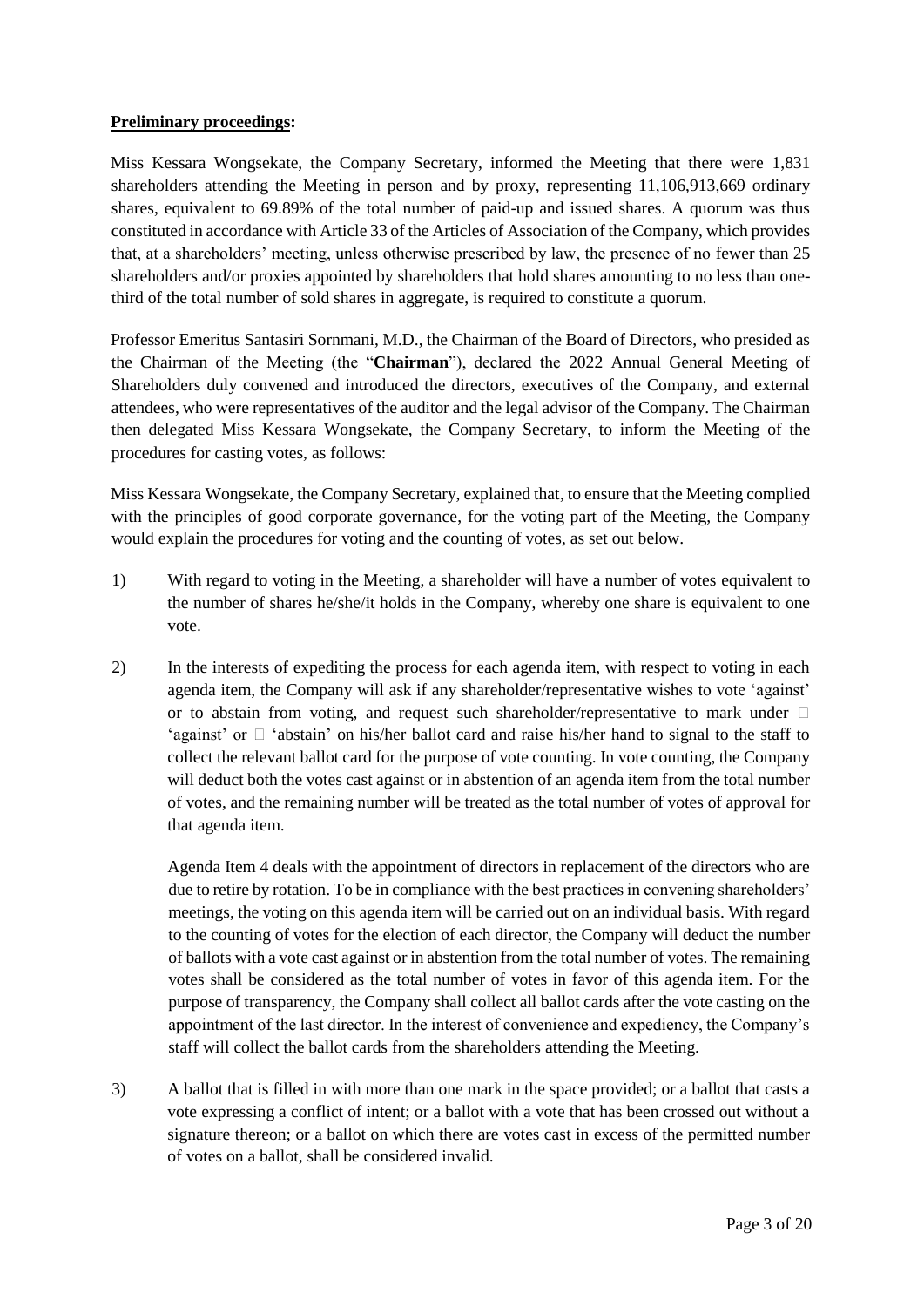If a shareholder wishes to correct his/her vote on the voting ballot, the shareholder should cross out the existing vote on the voting ballot and affix his/her signature thereto. Any vote cast in a different manner from that which is specified above shall be considered void.

- 4) A shareholder or a proxy who wishes to leave the Meeting before the Meeting is adjourned is requested to submit his/her voting ballot to the staff, in advance, before he/she leaves the meeting room. The Company will deduct the number of shares of such a shareholder, attending the Meeting in person or by proxy, from the quorum.
- 5) To minimize the risk in relation to Coronavirus 2019 (COVID-19), the Company asks shareholders to wear masks at all times throughout the Meeting, and the Company did not prepare microphones for shareholders to ask questions. A shareholder who would like to ask a question is required to write it on the paper provided, specifying his/her first and last name and indicating whether he/she is a shareholder or a proxy, and send it to the Company's staff for it to be passed to the Chairman. If there is a question in respect of an agenda item of the Meeting and concerning the Company's operations which is not responded to during the Meeting, the Company will record the question, the answer, and the name of the person who asked the question, in the minutes of the Meeting.

To ensure that the Meeting was conducted in compliance with good corporate governance principles, the Company delegated Miss Thanapan Pachimsawat, a legal advisor from Weerawong, Chinnavat & Partners Limited, to act as the voting inspector.

The Chairman then informed the Meeting that, in preparation for this 2022 Annual General Meeting of Shareholders, from 1 December 2021 to 14 January 2022, the Company gave the shareholders the opportunity to propose matters that would be beneficial and appropriate as agenda items in advance of this Meeting, as well as to nominate a person who is knowledgeable, competent, and qualified for appointment as a director. The guidelines for proposing such additional matters were posted on the Company's website. By the end of the given period, no shareholder had proposed any matter in advance for the Board of Directors to consider and add to the list of agenda items for this Meeting, and there was no nomination of other qualified persons for appointment as directors. Thereafter, the Chairman proceeded with the Meeting in accordance with the following agenda items.

## **Agenda Item 1: To acknowledge the Company's 2021 performance**

The Chairman assigned Miss Poramaporn Prasarttong-Osoth, M.D., the President, to inform the Meeting of the Company's performance during the year 2021.

Miss Poramaporn Prasarttong-Osoth, M.D., the President, presented to the Meeting an overview of the performance of the Company during the year 2021. The important details are summarized as follows:

## **Overview of the Company**

Presently, the Company has a hospital business with a total of 53 hospitals in its network, and with a total of approximately 8,200 hospital beds. There are approximately 11,000 doctors and 7,000 nurses. Furthermore, the Company has established 11 Centers of Excellence in the Company's network hospitals in each region, including the Kingdom of Cambodia.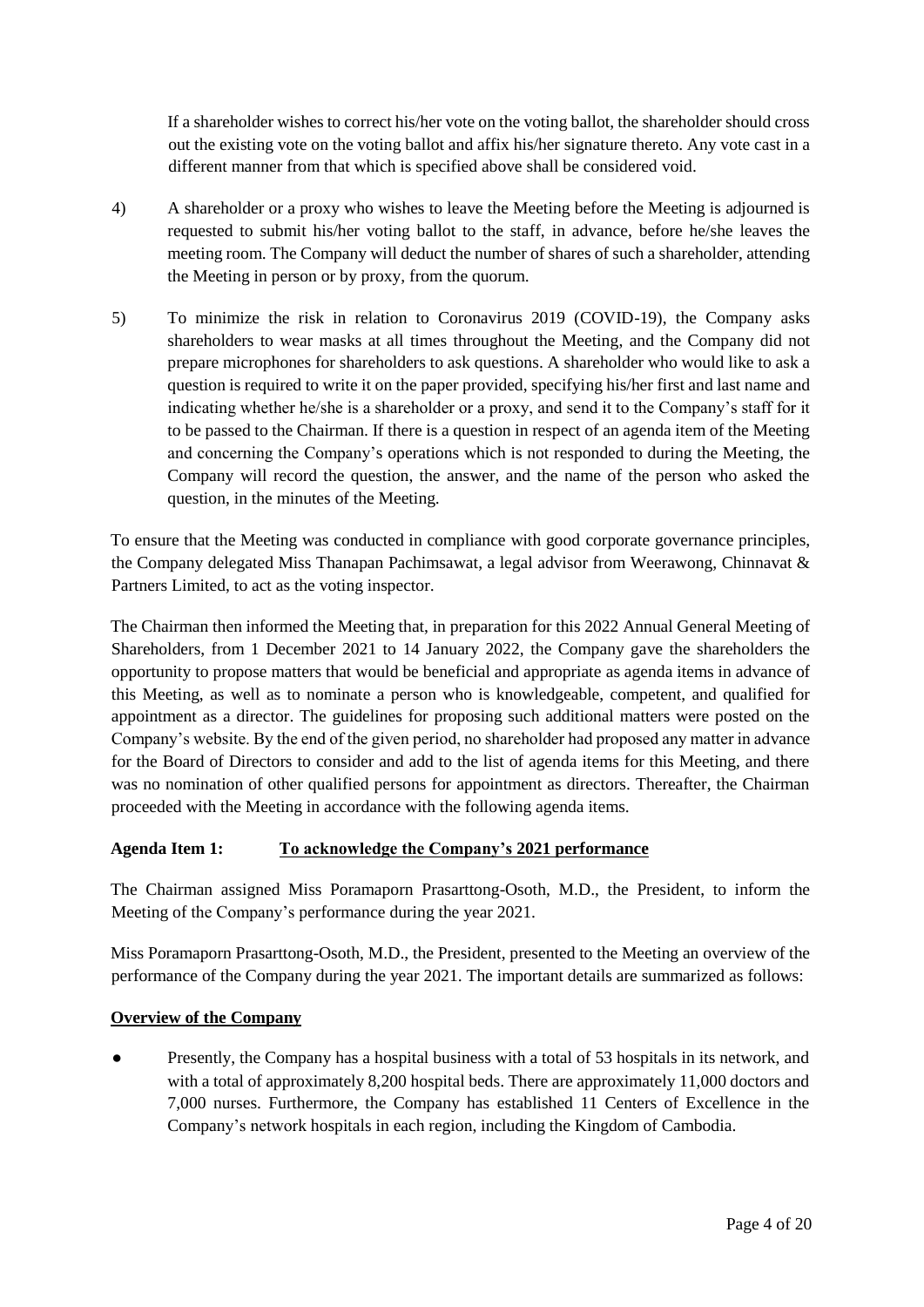- In the year 2021, TRIS Rating affirmed the Company rating at "AA" with a "Stable" outlook. In addition, the Company has been selected as a member of the Dow Jones Sustainability Indices (DJSI) -Emerging Markets for 2021, as well as chosen to be in the list of Thailand Sustainability Investment (THSI) in the service sector for the year 2021, which is the second consecutive year, by the Stock Exchange of Thailand.
- The Company's network hospitals consist of Bangkok Hospital group, Samitivej Hospital group, Phyathai Hospital group, Paolo Hospital group, BNH Hospital, and Royal Hospital group, which are hospitals in the Kingdom of Cambodia.
- The Company also operates other non-hospital businesses, which are BDMS Wellness Clinic, A.N.B. Laboratories Co., Ltd. (a manufacturer and distributor of saline solution), The Medicpharma Co., Ltd. (a drug manufacturer and distributor), and Save Drug pharmacy.

## **Collaboration in the midst of the COVID-19 Disease outbreak**

- In 2021, the Company collaborated with the government and the private sector in treating and preventing the spread of COVID-19 by vaccinating people more than 4,000,000 doses of the vaccine provided by the government and the private sector. The Company was able to conduct an RT-PCR and ATK test for COVID-19 over 10,000 times a day. Additionally, there were alternative hospitals (Hospitels), for which the Company provides services with various hotels to supply approximately 6,000 beds, and there were approximately 2,300 beds to treat COVID-19 patients in hospitals (Cohort Wards).
- In partnership with the Vejdusit Foundation and the Royal Thai Air Force, the Company established the BDMS field hospital, the Royal Thai Air Force Stadium (Thupatemi) to provide treatment for covid-19 patients in the yellow level. When the situation has been handled, the aforementioned field hospital and medical equipment were handed over to the Royal Thai Air Force in October 2021 for continued use in caring for the people.

#### **Operating strategy**

- The Company prioritizes service recipients in all groups with a policy of setting reasonable prices (Value-based pricing) as well as strengthens relationships with and provides services to various insurance companies, the National Health Security Office (NHSO), and the Comptroller General's Department.
- The Company develops innovations to provide "Smart Healthcare" by integrating technology and innovation as an important part to enhance medical services (Digital Health), doing marketing through digital media or electronic devices (Digital Marketing), and developing software applications to facilitate the use of mobile devices (Mobile Applications) in connection with healthcare services, as well as modernizing various hospital systems.
- The Company emphasizes a medical strategy, focusing on its leading hospitals as Centers of Excellence. The BDMS Genomic Center has been established with the objective of developing a comprehensive individual genetic testing. In addition, there is a co-management of the Company's procurement system among all the network hospitals. All of these has been accomplished by cooperation of doctors, nurses, and support teams, as well as by managing all of the medical devices for maximum benefit.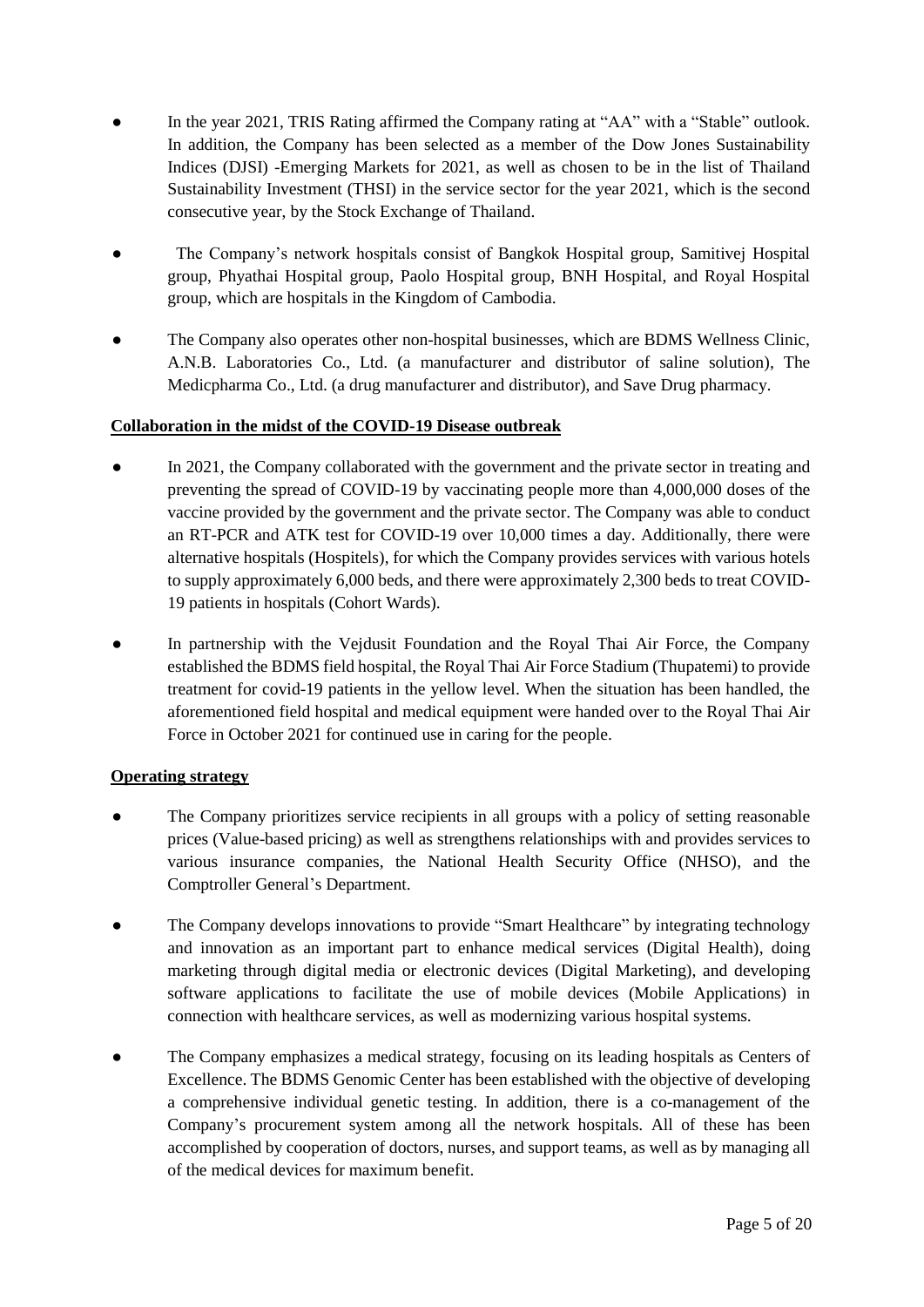The Company focuses on operating strategies for sustainable development that take into account the environment, society, and good governance.

## **Investment in hospital expansion and development**

- In 2022, the Company plans to invest in increasing the number of beds in the Bangkok Hospital Udon Thani by142 beds, and Paolo Chokchai 4 Hospital, in the premium patient segment by 59 beds, and social security by 30 beds.
- At the end of 2022, the Company plans to open the Bangkok Rayong Cancer Hospital, which is a specialized hospital for treating cancer patients, and located in the vicinity of Bangkok Hospital Rayong.
- In 2023, the Company will have additional 160 beds from Phyathai 1 Hospital and 100 beds for Social Security Patients from Phyathai Sriracha Hospital.
- In 2024, the Company will have additional 102 beds from Samitivei International Children's Hospital.
- In 2025, the Company plans to increase 200 beds in the Eastern Special Development Zone project at Bangkok Hospital Rayong - Pluak Daeng, as well as to expand the area of the existing hospitals.
- The Company focuses on developing major hospitals as Centers of Excellence by concentrating on a treatment of trauma patients, considering that accidents are the leading cause of death and disability among Thai people. The Center of Excellence also focuses on orthopedics, neurosciences, heart, and cancer.

#### **Innovation**

- The Company collaborated with The Siam Cement Public Company Limited in developing the existing equipment to respond to service users' needs and reduce imports from overseas, as follows:
	- Production of Containers for Disposal of Sharp Equipment: manufactured in Thailand and designed by in-house personnel, by means of placing syringes in the containers horizontally to conserve space. They are currently being employed throughout the hospitals in the BDMS network and other healthcare operators.
	- Production of Transfer Wheelchairs, which was co-designed by The Siam Cement Public Company Limited and the BDMS staff who regularly uses wheelchairs in their work, in response to issues encountered while transferring patients within the hospital in order to make the process safer and more comfortable. Also, these wheelchairs can be manufactured domestically, which gives them a pricing advantage and enhances the country's future competitiveness. The Company has already utilized the wheelchairs in network hospitals.
	- Medication Carts, which will function with the Company's information technology system to improve the safety of medications being distributed to hospital patients.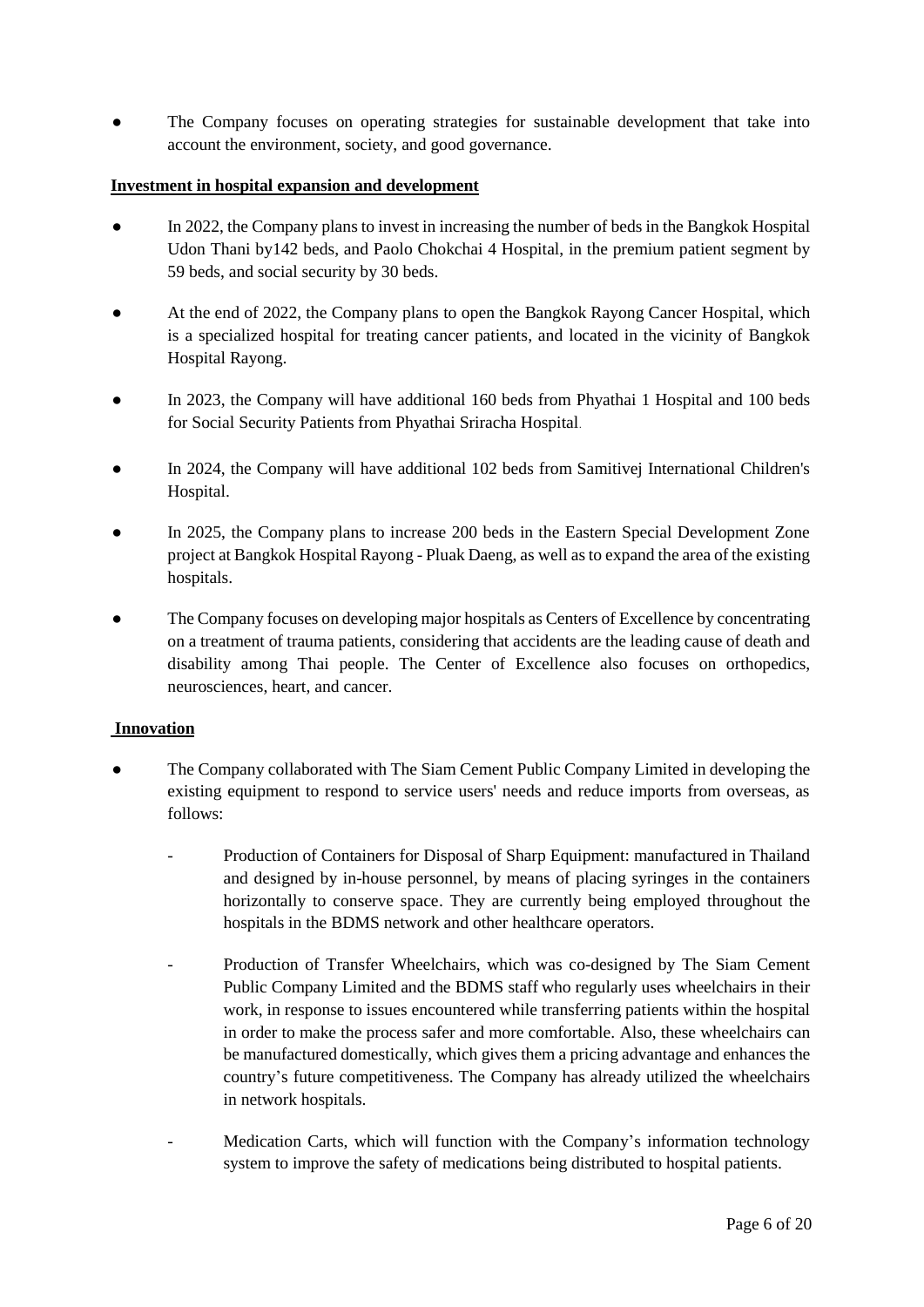- The Company developed a digital service model through the development of a Telehealth platform that supports the use of mobile devices (Mobile Application) as follows:
	- My B+ Application for customers who use the services of Bangkok Hospital group.
	- Samitivej Plus for customers who use the services of Samitivej Hospital group.
	- Health Up for customers who use the services of Phyathai Hospital and Paolo Hospital group.
- The Company has joint investments with Thai start-ups companies in many disciplines for Thai healthcare, which most of the products are still in the early stages of development. For products already in use, it includes the use of artificial intelligence in radiology.

## **BDMS Genomic Center**

The Company jointly invested with NovogeneAIT Genomics Singapore Pte. Ltd. to establish the BDMS Genomic Center, Thailand's first center that offers in-depth genetic analysis to develop the capacity for individualized medical care in terms of preventive and treatment planning in a timely manner, with plans to open for service in the second quarter of 2022.

## **BDMS Health Ecosystems**

• The Company learned from its experience with the COVID-19 pandemic that healthcare cannot be limited to hospitals alone. The Company needed to develop comprehensive healthcare by caring for people of all ages and in all places in order to promote convenience and confidence in the quality of service. The Company has developed the BDMS Health Ecosystem project, which consists of medical consultation via mobile devices (Tele-consultation), a medication delivery service (Tele-pharmacy), Home lab service, and Home Care. Furthermore, it also provides healthcare services as a network through a collaboration with network laboratories and drug stores. The BDMS Health Ecosystems also includes patient health records, health packages, health content, and health-related product distribution (Health Mall).

#### **Sustainability action plan**

The Company implements plans in accordance with its framework for sustainable development, which consists of the following key points:

- **More than excellence**, which means establishing an effective cybersecurity system and user data to deliver digital services to users and develop a sustainability evaluation of the Company based on key issues.
- **Create holistic innovation**, which means supporting a corporate innovation culture and recruiting partners to develop health innovation.
- Create sustainable participation, which means adapting procedures and reviewing environmental data gathering in accordance with international standards to support strategies to mitigate the effects of global warming, as well as establishing criteria for human rights compliance.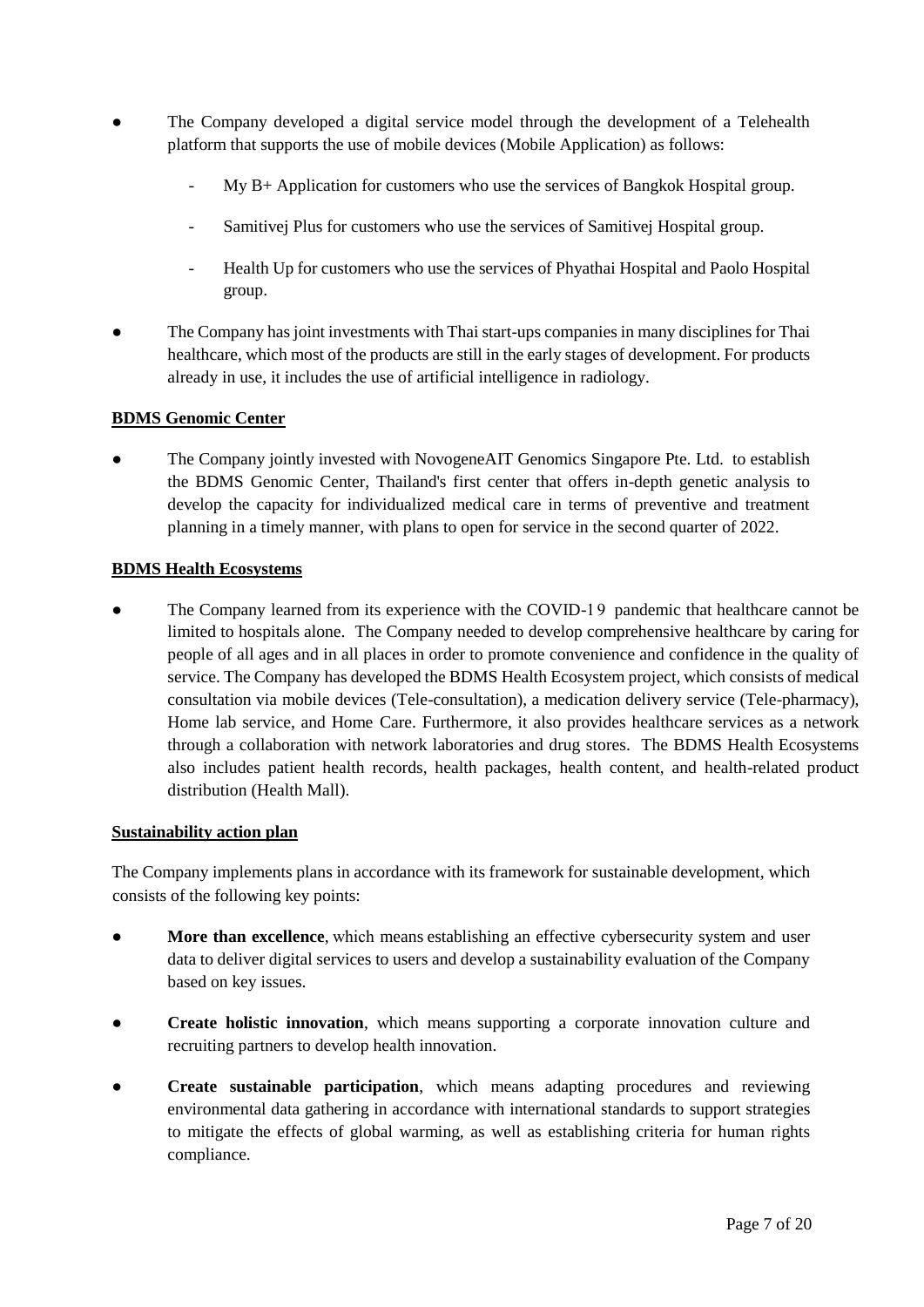**Contribute value to society**, which means improving health literacy and community and social life saving fundamentals for well-being.

The Company's past performance resulted in the Company being selected in the Dow Jones Sustainability Indices (DJSI) in the Emerging Markets Group of the year 2021, a noteworthy achievement in the national and worldwide sustainability arena. BDMS is the first healthcare group in Thailand, and in Asia, to be chosen for this honor.

## **Sustainability activities succeeded in 2021**

- The Company organized "the Resiliency of Wastewater Treatment project" at Bangkok Hospital Phuket as a method for treating wastewater to accommodate the increased number of service recipients during the COVID-19 Disease outbreak and to manage resources effectively without affecting the community's ecosystem surrounding the hospital, which the said project was a winning project in the Earth Healthcare category of the BDMS Awards in 2021.
- The Company organized "the Kla Dee Phithak Jai project" by Bangkok Hospital Hat Yai, a workshop project to provide knowledge and skills in resuscitation and first aid to the communities surrounding the hospital. This resulted in private sector project participants were able to safely treat a patient in their location. The project, along with other projects, resulted in the Company being included in the Dow Jones Sustainability Indices (DJSI) - Emerging Markets for 2021.

In commemoration of the Company's 50th anniversary in 2022, the Company created a BDMS 50-year resuscitation training program. It is a training course on proper basic life support by 53 hospitals in each area of the Company's network in Thailand, with the purpose of arranging this project being that "There can be more than one hero in this world; BDMS joins together to build a secure Thai society".

## **Awards**

- The Company received the following Global Health and Travel Awards 2021, organized by Global Health and Travel magazine:
	- BDMS Wellness Clinic won the following three awards:
		- 1) Integrated Health and Wellness Service Provider of the Year in Asia-Pacific;
		- 2) Dental Medical Centre of the Year in the Asia-Pacific; and
		- 3) Fertility Medical Centre of the Year in the Asia-Pacific.
	- Samitivej Hospital won the following five awards:
		- 1) Smart Hospital of the Year in the Asia-Pacific;
		- 2) Best Hospital of the Year in Thailand;
		- 3) Hospital COVID-19 Healthcare Service Provider of the Year in the Asia-Pacific;
		- 4) Pediatric Cardiology Service Provider of the Year in Asia-Pacific; and
		- 5) Gastroenterology Service Provider of the Year in the Asia-Pacific.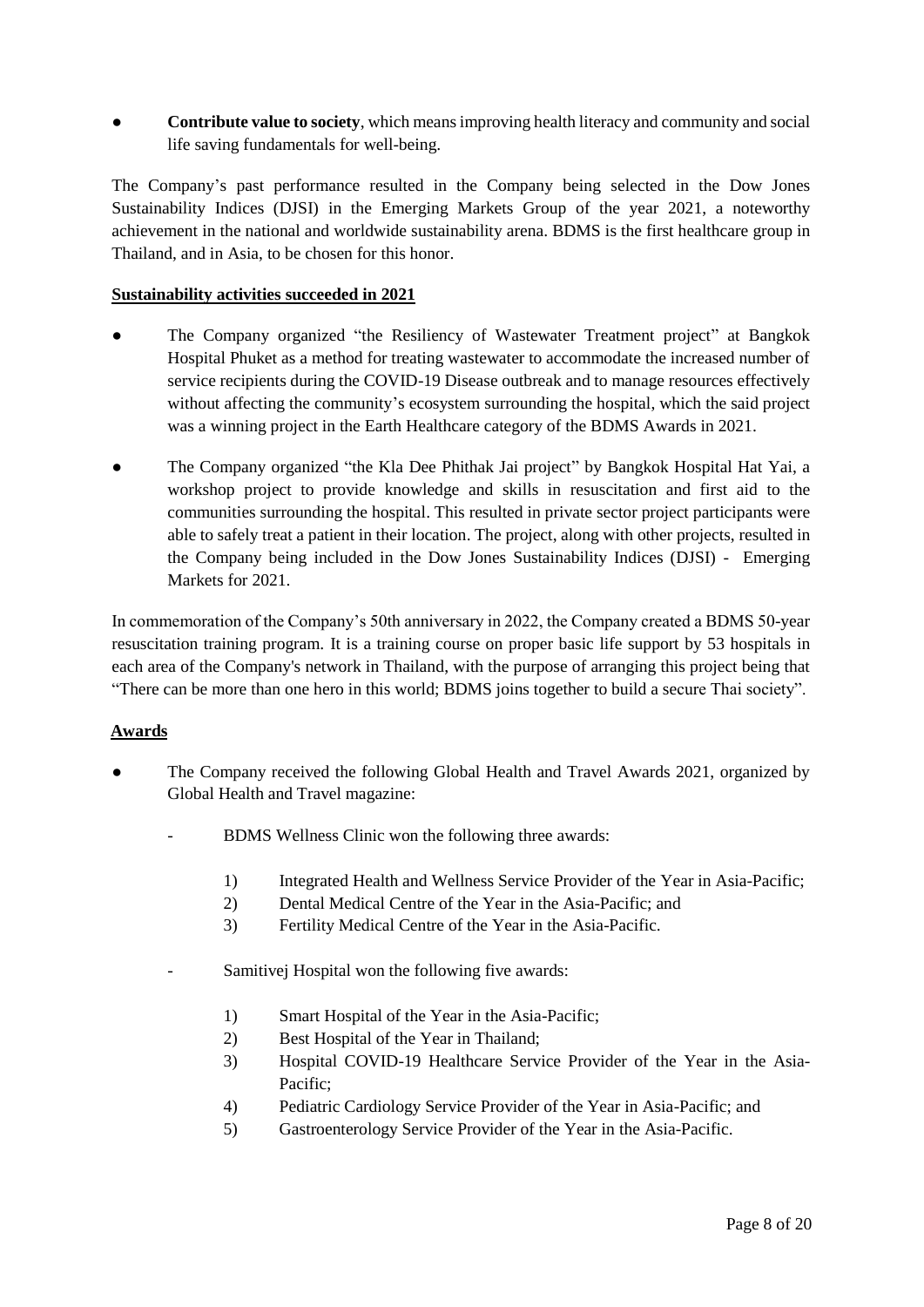- Bangkok Phuket Hospital won the award of "Heart and Vascular Service Provider of the Year in the Asia-Pacific".
- The award of All-Asia Executive Team  $2021 Most Honored Company Thailand in the$ categories of Best CEO, Best CFO, Best IR Professional, Best IR Program, and Best ESG in the Healthcare & Pharmaceutical Sector for the rest of Asia (ex-China) for the year 2021 from Institutional Investor Magazine.
- The award of "Most Outstanding Company in Thailand Healthcare Sector" by Asiamoney Magazine.
- The award of "Outstanding Investor Relations Awards" for listed companies with a market capitalization of more than THB 100,000 million in the SET Awards 2021, organized by the Stock Exchange of Thailand.
- The award of "Best IR in the Healthcare Sector" from IR Magazine.

The Chairman then gave the shareholders an opportunity to ask questions or express opinions with respect to this agenda item.

Mr. Wanchai Lertsrichatuporn, a proxy, asked the Company the following questions:

- 1. Recently, numerous prominent hospitals in Thailand have partnered with one another to enter the wellness business. Therefore, what is the Company's perspective on this situation?
- 2. Will the recent restoration of diplomatic relations between the Kingdom of Saudi Arabia and Thailand create prospects for services to Saudi Arabian clients?

Miss Poramaporn Prasarttong-Osoth, M.D., the President, answered as follows:

- 1. The Company has operated in the wellness business for approximately ten years, starting with a wellness clinic within a hospital, which was eventually separated from the hospital around three years ago. The Company can be regarded as a healthcare leader in the wellness business, with close supervision by doctors, nurses, and healthcare professionals. Despite that currently, there are business groups, both hospitals and non-hospitals, interested and participating in the wellness business, the Company is confident that with the Company's experts and knowledge from both domestic and foreign sources, it will be able to develop and grow such business in the future.
- 2. In the past, the Company had patients from the Kingdom of Saudi Arabia, the number of which dropped later. However, the Company is currently seeing an increase in patients from the Kingdom of Saudi Arabia.
- Mr. Wasan Pongputhamon, a shareholder, asked the Company the following questions:
	- 1. How is the BDMS Wellness Clinic progressing and performing?
	- 2. How has the cooperation been with the health insurance industry?
	- 3. How has the Company altered its business strategy as a result of the COVID-19 pandemic?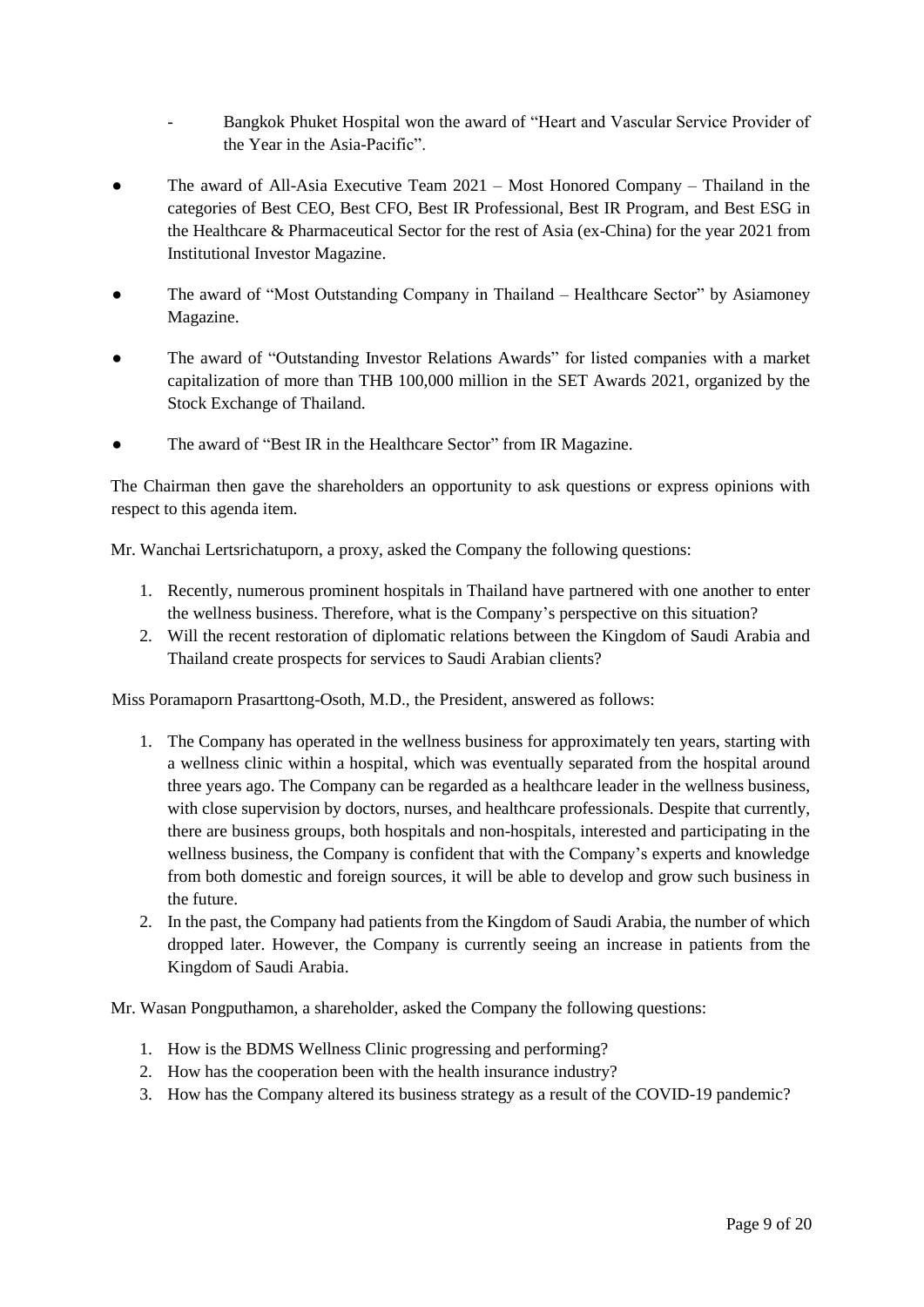Miss Poramaporn Prasarttong-Osoth, M.D., the President, answered as follows:

- 1. At present, the Company does not separate the operating results of the BDMS Wellness Clinic from its other operating results.
- 2. The Company cooperates well with most of the health insurance companies, both in Thailand and overseas. The percentage of patients covered by health insurance has increased from approximately 20% to 30%, and a variety of insurances, both general and disease-specific, have been launched.
- 3. Due to changing situations, the Company needs to adjust itself and mitigate the impacts through various forms of healthcare, both inside and outside the hospital, in order to increase the convenience and accessibility of services in the future. The most critical aspect is to uphold the Company's medical standards.

Mrs. Kamolvijit Bhoparipat, a proxy, inquired as follows:

- 1. Which countries make up the Company's overseas clientele, which accounts for 18% of its business? Also, what is the ratio of clients from each country.
- 2. How interested is the Company in obtaining clients from China via agents, branches, or country partners?

Mrs. Narumol Noi-am, Senior Executive Vice President and Chief Financial Officer, answered as follows:

- 1. Currently, the ratio of Thai patients is approximately 82% and that of foreign patients is approximately 18%, based on service income. The patients in 5 mains countries include, Japan, Cambodia, the United States of America, the United Kingdom, and France, most of which are foreigners living in Thailand (EXPAT) while fly-in patients are still a modest number.
- 2. For the Chinese market, the Company has collaboration with business alliances in China such as huge insurance companies, PingAn Health, and Ping An Good Doctor.

In the absence of further questions and opinions, the Chairman then asked the Meeting to acknowledge the Company's 2021 performance.

**Resolution:** The Meeting acknowledged the Company's 2021 performance.

## **Agenda Item 2: To consider approving the Company and its subsidiaries' audited consolidated financial statements for 2021**

The Chairman proposed that the Meeting consider and approve the financial statements for the year ended 31 December 2021, as detailed in the Financial Statements and the Auditor's Report in Form 56-1 One Report, as delivered to the shareholders together with the notice of the Meeting, and asked Mr. Chavalit Sethameteekul, the Chairman of the Audit Committee, to explain the information in support of the Meeting's consideration.

Mr. Chavalit Sethameteekul, the Chairman of the Audit Committee, informed the Meeting that the Audit Committee had considered the information in the Auditor's Report and the Financial Statements for the year ended 31 December 2021, which had been audited by Mr. Wichart Lokatekrawee, the Company's certified public accountant from EY Office Limited, and was of the view that the Financial Statements had been prepared in accordance with accounting standards and reflected accurate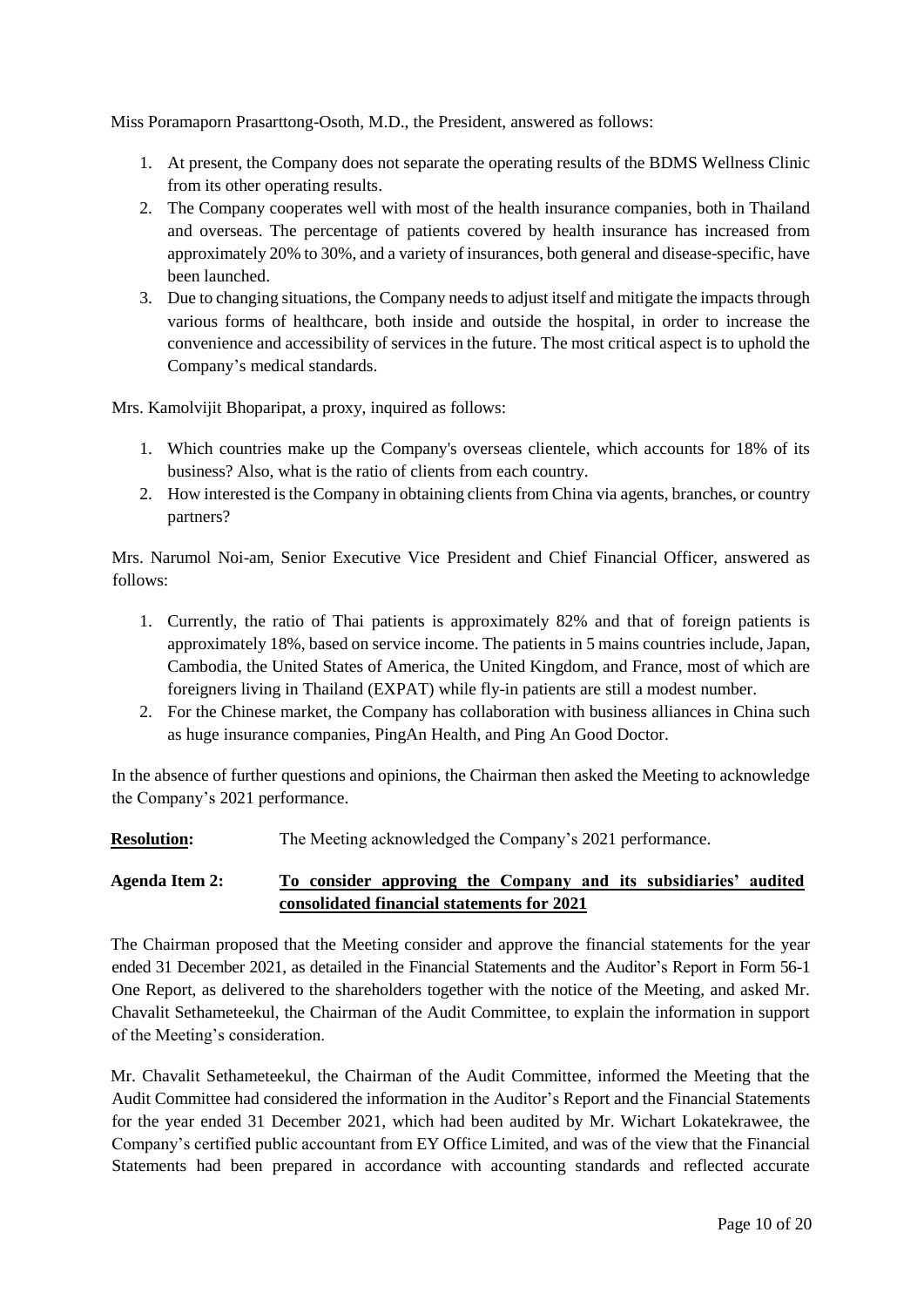information by disclosing sufficient material facts. The auditor was also of the view that the financial statements accurately represented the Company's financial position, operating results, and cash flow, in accordance with financial reporting standards. Also, the Audit Committee was of the view that the related party transactions that occurred in the year 2021 and that appear in Form 56-1 One Report were reasonable and had been entered into on an arm's length basis. A summary of the income statement and statement of financial position as at the end of the year 2021 is as follows:

| (Unit: THB million)                                      | <b>Consolidated Financial</b><br><b>Statements</b> | <b>Change</b> |       |
|----------------------------------------------------------|----------------------------------------------------|---------------|-------|
|                                                          | 2021                                               | 2020          |       |
|                                                          |                                                    |               |       |
| Operating income                                         | 75,714                                             | 69,057        | 9.6%  |
| Total revenues                                           | 75,719                                             | 71,492        | 5.9%  |
| Cost of hospital operations and goods sold               | 49,462                                             | 46,371        | 6.7%  |
| Administrative expenses                                  | 15,029                                             | 14,161        | 6.1%  |
| Profit for the years                                     | 8,490                                              | 7,649         | 11.0% |
| Net profit attributable to the Company's<br>shareholders | 7,936                                              | 7,214         | 10.0% |

#### **Summary of the 2021 Income Statement**

#### **Summary of the Statement of Financial Position as at 31 December 2021**

| (Unit: THB million)                        | <b>Consolidated Financial</b><br><b>Statements</b> |         | <b>Change</b> |
|--------------------------------------------|----------------------------------------------------|---------|---------------|
|                                            | 2021                                               | 2020    |               |
| Cash and cash equivalents                  | 10,934                                             | 19,666  | $(44.4\%)$    |
| Trade and other receivables                | 9,131                                              | 7,192   | 27.0%         |
| Property, premises, and equipment          | 79,689                                             | 81,313  | $(2.0\%)$     |
| <b>Total assets</b>                        | 128,454                                            | 136,050 | $(5.6\%)$     |
| <b>Total liabilities</b>                   | 40,689                                             | 44,588  | $(8.7\%)$     |
| Total shareholders' equity                 | 87,765                                             | 91,463  | $(4.0\%)$     |
| Total liabilities and shareholders' equity | 128,454                                            | 136,050 | $(5.6\%)$     |

#### **Management Discussion and Analysis**

- Operating income in 2021 increased by 10% from 2020 as a result of:
	- Income from Thai patients increasing by 14%.
	- Income related to an increase in the number of COVID-19 patients.
	- Income from foreign patients decreased by 6% due to travel restrictions.
- Costs increased by 7% from 2020, which was an increase at a lower rate than the increase in operating income as a result of the continuous cost control.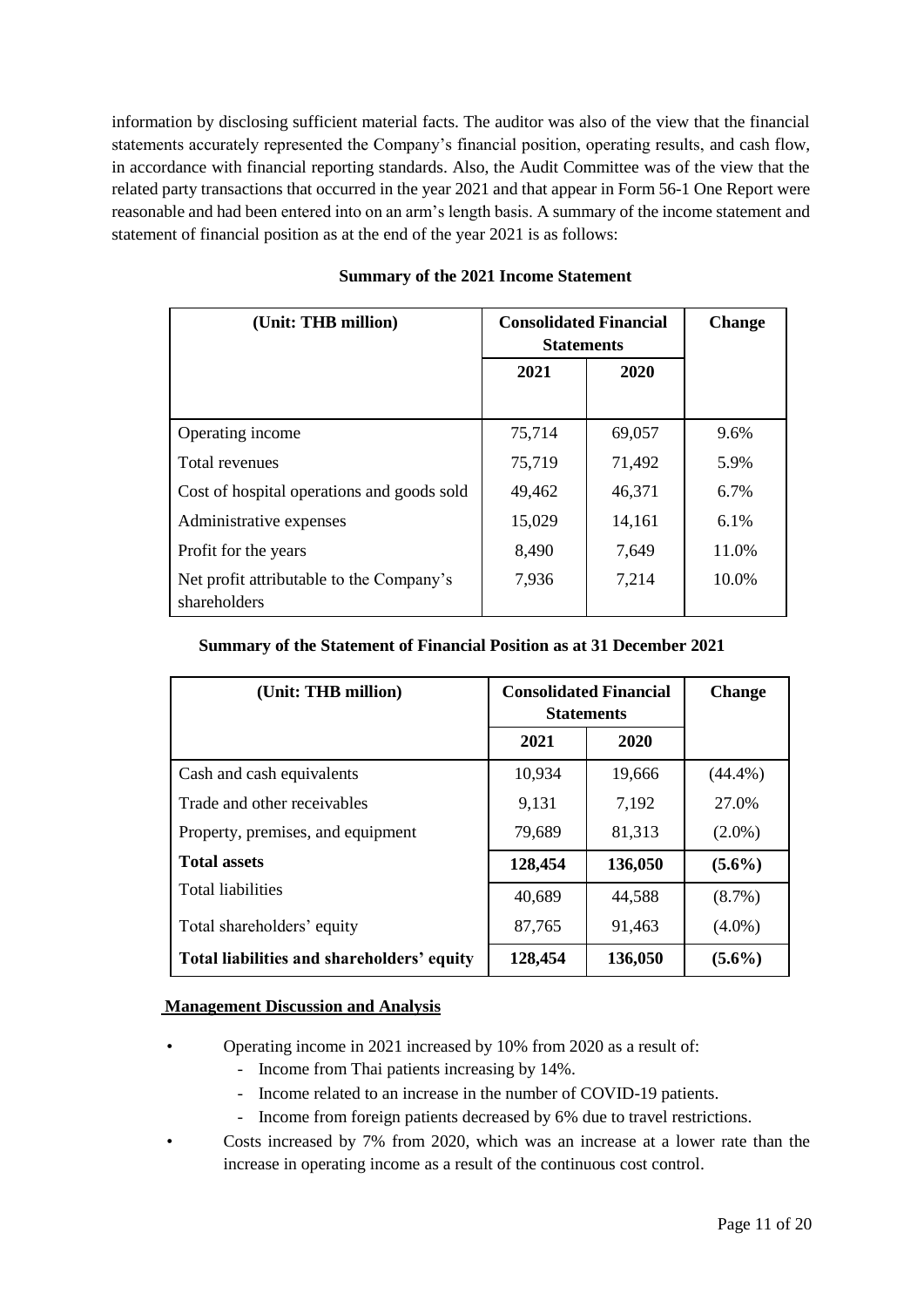• The Company recorded a net profit of THB 7,936 million, resulting from revenue growth, cost control, and a reduction in financial costs.

The Chairman then gave the shareholders an opportunity to ask questions and express opinions related to this agenda item.

Mr. Sathaporn Pungnirun, a shareholder, asked questions as follows:

- 1. The Return on Assets (**ROA**) ratio and the Return on Equity ratio (**ROE**) in 2021 decreased when compared to the year 2019. How will the Company proceed to improve these ratios?
- 2. Will the Company's net profit return to normal, or be better than in 2019? If so, how?

Mrs. Narumol Noi-am, the Senior Executive Vice President and Chief Financial Officer, replied as follows:

- 1. In 2019, the ROA and ROE ratios were high because the Company had a special transaction of selling shares in Ramkhamhaeng Hospital Public Company Limited. The ratios in the years 2020 and 2021 are considered as normal for the Company.
- 2. Considering the Company's current operating results, it can be seen that the Company's income has increased. The Company initially forecasts that it will take approximately one year after the service recipients from abroad return, whereby the amount of the Company's operating results will be at a level similar to the amount before the COVID-19 pandemic.

No shareholders asked any further questions or expressed any further opinions. Therefore, the Chairman requested the Meeting to vote on this agenda item. Miss Kessara Wongsekate, the Company Secretary, informed the Meeting that the resolution on this agenda item shall be passed by a majority vote of the shareholders attending the Meeting and casting their votes.

**Resolution:** After due consideration, the Meeting resolved, by a majority vote of the shareholders attending the Meeting and casting their votes, to approve the financial statements for the year 2021, in accordance with the following votes:

|                 | Number of votes  |       | Percentage |
|-----------------|------------------|-------|------------|
| Approved        | 11,235,513,700   | votes | 99.80%     |
| Disapproved     | 23,037,859 votes |       | 0.20%      |
| Abstained       | 1,220,300        | votes |            |
| Invalid ballots |                  | votes |            |

#### **Agenda Item 3: To consider approving the allocation of the 2021 profit**

The Chairman proposed that the Meeting consider approving the allocation of the 2021 profit and delegated Mrs. Narumol Noi-am, the Senior Executive Vice President and Chief Financial Officer, to provide the Meeting with the information.

Mrs. Narumol Noi-am, the Senior Executive Vice President and Chief Financial Officer, proposed that the Meeting consider and approve the allocation of dividends from the 2021 operating results and retained earnings at the rate of THB 0.45 per share to 15,892,001,895 ordinary shares, for which the total dividend will be THB 7,151.4 million. The entire amount of the dividend shall be allocated from non-BOI profits, representing a dividend payout of approximately 90.1% of the net profit based on the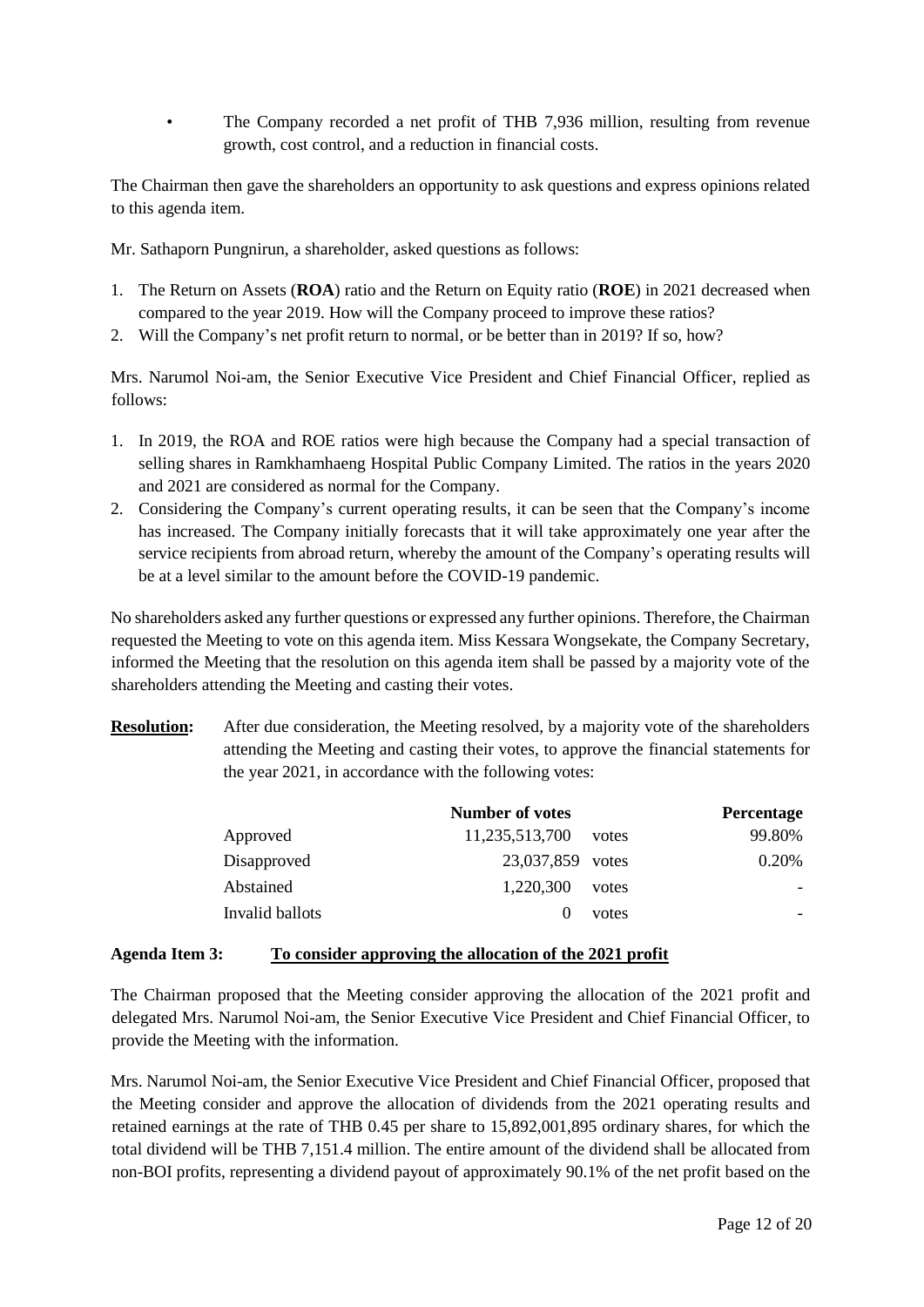consolidated financial statements, which complies with the Company's dividend payment policy to pay a dividend of not less than 50% of the net profit based on the consolidated financial statements.

On 29 October 2021, the Company paid an interim dividend at the rate of THB 0.25 per share, totaling THB 3,973.0 million; therefore, the Company shall pay a final dividend of THB 0.20 per share, totaling THB 3,178.4 million. The Company has set the record date for the shareholders that are entitled to receive dividends on 10 March 2022 (Record Date), and the dividend payment is scheduled to be made on 29 April 2022. In addition, the Company is not required to allocate profit to a legal reserve, as the Company has the full legal reserve amount in compliance with the Articles of Association of the Company.

The Chairman then gave the shareholders an opportunity to ask questions or express opinions in relation to this agenda item. No shareholders asked questions or expressed opinions. The Chairman then asked the Meeting to cast votes on this agenda item. Miss Kessara Wongsekate, the Company Secretary, informed the Meeting that the resolution on this agenda item shall be passed by a majority vote of the shareholders attending the Meeting and casting their votes.

**Resolution:** The Meeting resolved to approve the allocation of the 2021 profit, by a majority vote of the shareholders attending the Meeting and casting their votes, as follows:

|                 | <b>Number of votes</b> |       | Percentage |
|-----------------|------------------------|-------|------------|
| Approved        | 11,259,771,859         | votes | 100.00 %   |
| Disapproved     |                        | votes | $0.00\%$   |
| Abstained       |                        | votes |            |
| Invalid ballots |                        | votes |            |

#### **Agenda Item 4: To consider electing directors in replacement of those who retire by rotation**

For this agenda item, as the Chairman was the interested person in the matter, he assigned Mr. Chuladej Yossundharakul, M.D., Vice Chairman of the Board of Directors, to be the Chairman of the Meeting instead.

Mr. Chuladej Yossundharakul, M.D., Vice Chairman of the Board of Directors, delegated Mr. Predee Daochai, the Chairman of the Nomination and Remuneration Committee, to provide the Meeting with the information in support of the consideration and appointment of directors in replacement of the directors who are due to retire by rotation.

Mr. Predee Daochai, the Chairman of the Nomination and Remuneration Committee, informed the Meeting that Article 17 of the Company's Articles of Association provides that one-third of the members of the Board of Directors shall retire from office by rotation at every annual general meeting. Currently, there were six directors due to retire by rotation, namely:

| 1. | Professor Emeritus Santsiri Sornmani, M.D. | <b>Independent Director</b> |
|----|--------------------------------------------|-----------------------------|
| 2. | Mr. Att Thongtang                          | Director                    |
| 3. | Mr. Arsa Sarasin                           | <b>Independent Director</b> |
| 4. | Mr. Chairat Panthuraamphorn, M.D.          | Director                    |
| 5. | Mr. Sripop Sarasas                         | Director                    |
| 6. | Mr. Pradit Theekakul                       | Director                    |
|    |                                            |                             |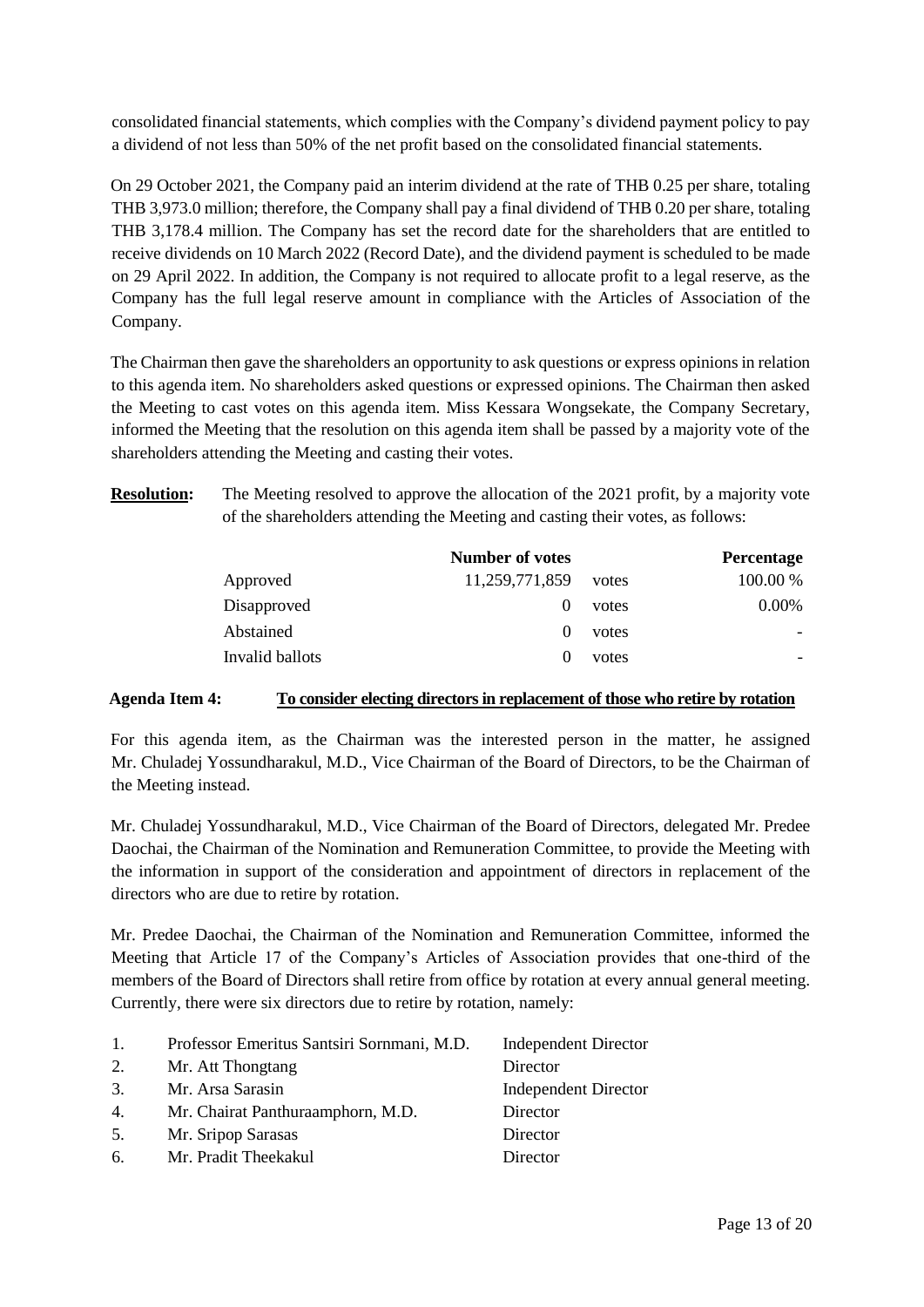Mr. Arsa Sarasin has expressed his wish not to be nominated for re-election.

Furthermore, the Company gave the shareholders an opportunity to nominate a person qualified for the position of director, who possesses no prohibited characteristics, to be elected as a director in accordance with the criteria posted on the Company's website between 1 December 2021 and 14 January 2022 and no shareholders nominated any person.

The Board of Directors, as proposed by the Nomination and Remuneration Committee (excluding interested directors), had taken into consideration several reasons and appropriateness, including the candidates' past performance as directors and members of subcommittees, as well as the composition, in terms of the variety of qualifications, knowledge, abilities, specializations, and work experience, of the Board of Directors, and was of the view that the directors being proposed as directors for another term at this time have suitable qualifications for the Company's business operations and shall be able to use their knowledge and abilities to provide suggestions which are most beneficial to the Company. This being the case, it was deemed appropriate to propose that the Meeting consider the matter and appoint the five directors who are due to retire by rotation, namely, 1. Professor Emeritus Santasiri Sornmani, M.D., 2. Mr. Att Thongtang, 3. Mr. Chairat Panthuraamphorn, M.D., 4. Mr. Sripop Sarasas, and 5. Mr. Pradit Teekakul, for another term, which shall decrease the total number of board members to 17.

The directors who have been nominated for appointment do not hold a directorship position in any other company which would be in conflict or competition with the Company.

The profiles, experience, periods of directorship, and the number of attendances at board and subcommittee meetings of the five former directors being nominated to preside as directors, are set out in Enclosure 1, and the criteria and guidelines on the nomination of directors are set out in Enclosure 3, all of which were delivered to all shareholders together with the notice of the Meeting.

Professor Emeritus Santasiri Sornmani, M.D., an independent director, who is nominated for re-election for another term is deemed independent, as per the definition of an Independent Director of the Company and in line with the eligibility criteria of the Capital Market Supervisory Board, being able to provide independent opinions free from executives influence, having never been an executive or service professional and not having business relationships of material significance with the Company or its subsidiaries. (The Company's definition of an Independent Director is set out in Enclosure 4, which was delivered to all shareholders together with the notice of the Meeting.)

However, as for the nomination of Professor Emeritus Santasiri Sornmani, M.D., who has been in the position for more than nine years, to be re-elected as an Independent Director for another term, the Board of Directors and the Nomination and Remuneration Committee viewed that, during his term of office, he has been able to express his opinions independently and in accordance with the relevant rules.

The Chairman then gave the shareholders an opportunity to ask questions or express opinions in relation to this agenda item. No shareholders asked questions or expressed opinions. The Chairman then asked the Meeting to cast votes on this agenda item to consider re-electing the five directors who are due to retire by rotation on an individual basis. Miss Kessara Wongsekate, the Company Secretary, informed the Meeting that the resolution on this agenda item shall be passed by a majority vote of the shareholders attending the Meeting and casting their votes. The Company will collect all ballot cards, but the ballot cards of those who disapproved and abstained for each director will be collected first. For those who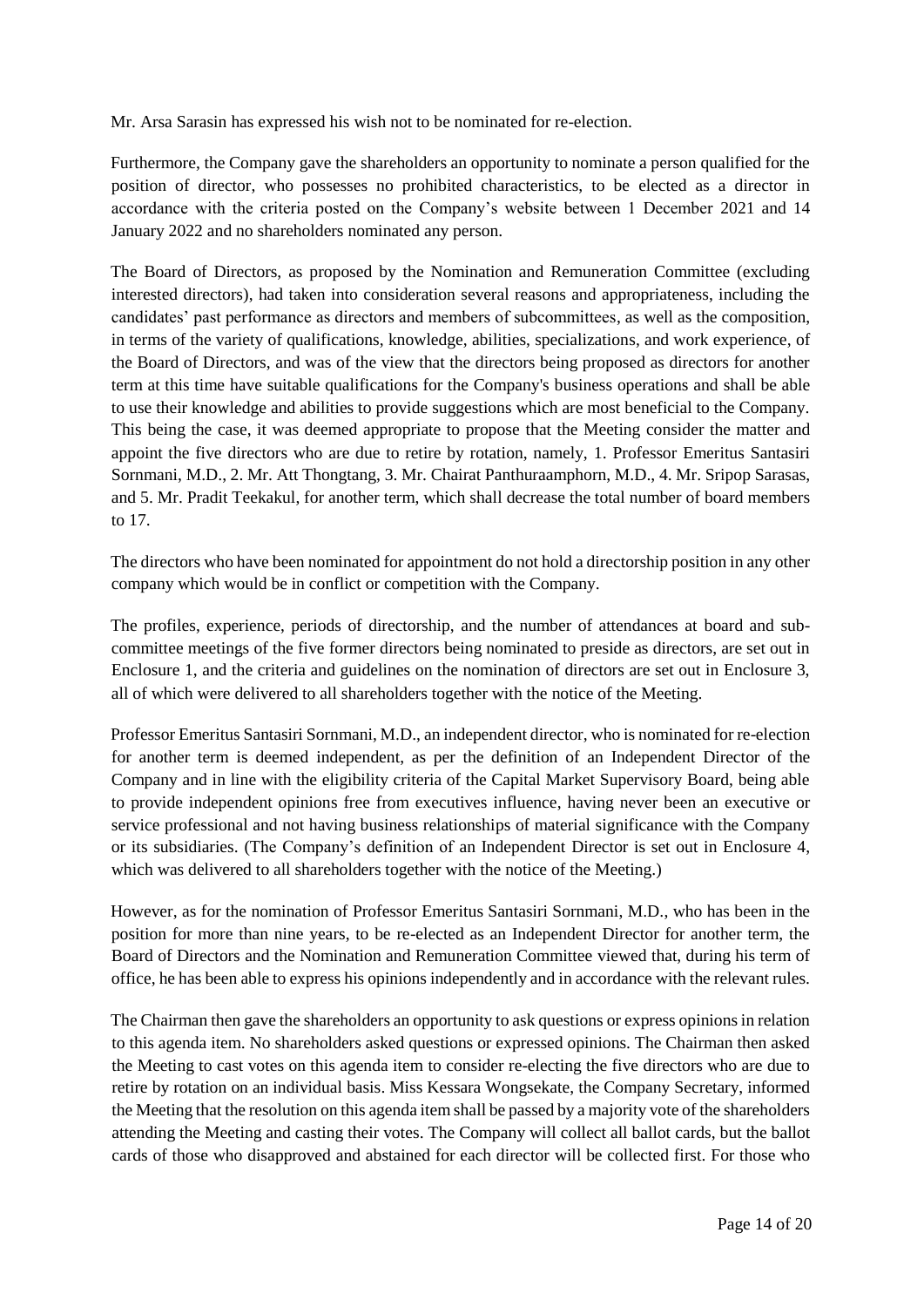approved in this agenda item, the ballot cards should be kept and returned to the Company's staff at the same time after voting for the last director.

**Resolution:** After due consideration, the Meeting resolved to approve the reappointment of five of the directors who are due to retire by rotation, for them to hold office as directors for another term, as proposed, which shall decrease the total number of board members to 17. The votes were cast individually for each director, as follows:

#### **4.1 Professor Emeritus Santasiri Sornmani, M.D. Independent Director**

|                 | <b>Number of votes</b> |       | Percentage |
|-----------------|------------------------|-------|------------|
| Approved        | 9,754,332,017          | votes | 86.63%     |
| Disapproved     | 1,505,440,934          | votes | 13.37%     |
| Abstained       | $\theta$               | votes |            |
| Invalid ballots |                        | votes |            |

#### **4.2 Mr. Att Thongtang Director**

|                 | <b>Number of votes</b> |       | Percentage |
|-----------------|------------------------|-------|------------|
| Approved        | 11,088,237,897         | votes | 98.48%     |
| Disapproved     | 171,494,514 votes      |       | 1.52%      |
| Abstained       | 40.540                 | votes |            |
| Invalid ballots | $\theta$               | votes |            |

#### **4.3 Mr. Chairat Panthuraamphorn, M.D. Director**

|                 | <b>Number of votes</b> |       | Percentage |
|-----------------|------------------------|-------|------------|
| Approved        | 11,002,526,487         | votes | 97.72%     |
| Disapproved     | 257,246,464            | votes | 2.28%      |
| Abstained       | $\theta$               | votes |            |
| Invalid ballots |                        | votes |            |

## **4.4 Mr. Sripop Sarasas Director**

|                 | <b>Number of votes</b> |       | <b>Percentage</b> |
|-----------------|------------------------|-------|-------------------|
| Approved        | 10,938,444,133 votes   |       | 97.15%            |
| Disapproved     | 321,328,818            | votes | 2.85%             |
| Abstained       | $\theta$               | votes |                   |
| Invalid ballots | $\mathbf{\Omega}$      | votes |                   |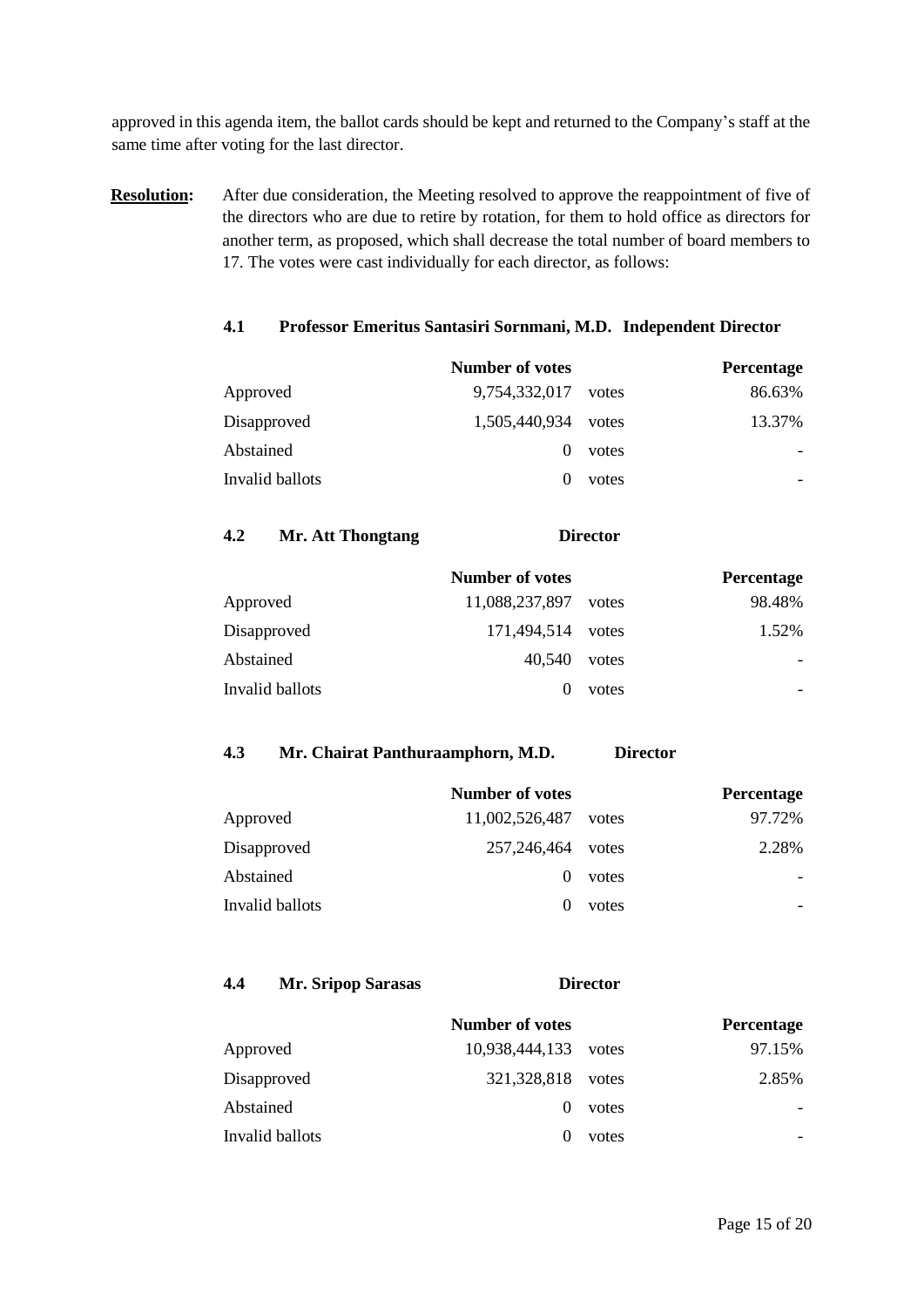| 4.5 | Mr. Pradit Theekakul | <b>Director</b> |
|-----|----------------------|-----------------|
|-----|----------------------|-----------------|

|                 | <b>Number of votes</b> |       | Percentage |
|-----------------|------------------------|-------|------------|
| Approved        | 10,987,619,347         | votes | 97.58%     |
| Disapproved     | 272,113,064            | votes | 2.42%      |
| Abstained       | 40.540                 | votes |            |
| Invalid ballots |                        | votes |            |

In this regard, after the considering and approving the appointment of directors to replace those who have retired by rotation has ended, Mr. Chuladej Yossundharakul, M.D., Vice Chairman of the Board of Directors, assigned Professor Emeritus Santasiri Sornmani, M.D., to be the Chairman for the next agenda item.

## **Agenda Item 5: To consider approving the directors' remuneration**

The Chairman delegated Mr. Predee Daochai, the Chairman of the Nomination and Reuneration Committee, to inform the Meeting of the details in support of the consideration of this agenda item.

Mr. Predee Daochai, the Chairman of the Nomination and Remuneration Committee, informed the Meeting that the Nomination and Remuneration Committee had thoroughly considered and reviewed the directors' remuneration by taking into account the economic situation, the revenue and profit growth of the Company, and concordance with businesses of the same size, as well as the duties and responsibilities of directors.

In this regard, the Board of Directors, as proposed by the Nomination and Remuneration Committee, deemed it appropriate to propose that the Meeting consider and approve the directors' remuneration as set out below:

## **1. Remuneration of the Company's directors**

The Board of Directors and the Nomination and Remuneration Committee are of the opinion that the proposed criteria for calculating the director's remuneration at the rate of 0.1 percent of total revenue according to the consolidated financial statements of the previous year remains appropriate. Therefore, it is appropriate to propose to maintain the criteria for calculating the director's remuneration including meeting allowances and medical expenses at the same rate as the previous year as follows:

|      |                                                                                          |                                                                            |                    | (Unit: THB)                    |
|------|------------------------------------------------------------------------------------------|----------------------------------------------------------------------------|--------------------|--------------------------------|
|      | <b>Details</b>                                                                           | <b>Proposed to</b><br><b>2022 AGM</b>                                      | <b>2021 AGM</b>    | <b>2020 AGM</b>                |
| -1.1 | Directors' remuneration<br>(total) to be allocated among<br>the board members themselves | 75.7 million<br>$(0.1\% \text{ of total})$<br>revenue of the<br>year 2021) | 50.0 million $(1)$ | $64.05$ million <sup>(1)</sup> |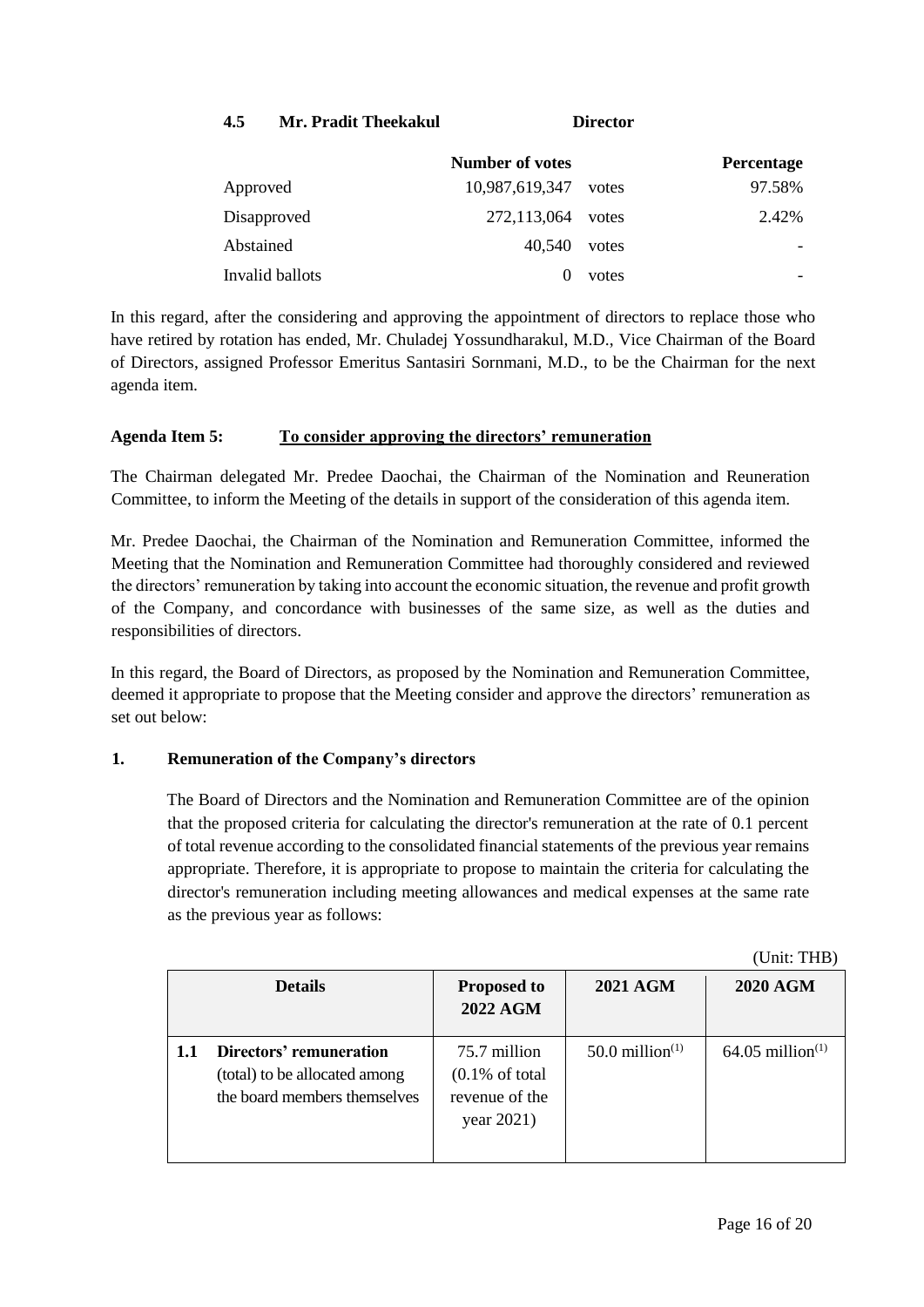| <b>Details</b>                                                                                                                                                                                                                                               | <b>Proposed to</b><br>2022 AGM                                                | 2021 AGM                                                                      | <b>2020 AGM</b>                                                               |
|--------------------------------------------------------------------------------------------------------------------------------------------------------------------------------------------------------------------------------------------------------------|-------------------------------------------------------------------------------|-------------------------------------------------------------------------------|-------------------------------------------------------------------------------|
| 1.2<br><b>Meeting allowances</b><br>- Chairman                                                                                                                                                                                                               | 75,000 per<br>meeting                                                         | 75,000 per<br>meeting                                                         | 75,000 per<br>meeting                                                         |
| - Directors (each)                                                                                                                                                                                                                                           | $50,000$ per<br>meeting                                                       | 50,000 per<br>meeting                                                         | 50,000 per<br>meeting                                                         |
| 1.3<br><b>Medical Expenses</b><br>(For outside directors who are not<br>executives or employees<br>under<br>employment contracts with the<br>Company and/or its affiliates, and<br>for treatment at Bangkok Hospital<br>and affiliated hospitals only) $(2)$ | 3 million per<br>person<br>per year (from the<br>2022 AGM to the<br>next AGM) | 3 million per<br>person<br>per year (from the<br>2021 AGM to the<br>next AGM) | 3 million per<br>person<br>per year (from the<br>2020 AGM to the<br>next AGM) |

## Remarks:

- (1) In 2020 and 2021, due to the COVID-19 pandemic, the Board of Directors decided to reduce the directors' remuneration by 30% from the amount according to the directors' remuneration guideline, which resulted in the directors' remuneration of THB 64.05 million for the year 2020 and THB 50.0 million for the year 2021. (The directors' remuneration for 2020 and 2021 originally calculated according to the guideline should be THB 91.5 million and THB 71.4 million, respectively).
- (2) As of 12 April 2022, there are 9 outside directors (excluding the director who has expressed the wish not to be nominated for re-election) who are entitled to the medical expenses according to 1.3, namely, 1. Professor Emeritus Santasiri Sornmani, M.D., 2. Mr. Chavalit Sethameteekul, 3. Mr. Weerawong Chittmittrapap, 4. Mr. Kan Trakulhoon, 5. Mr. Thongchai Jira-alongkorn, 6. Mr. Puttipong Prasarttong-Osoth, 7. Mr. Subhak Siwaraksa, Ph.D. 8. Mr. Veerathai Santiprabhob, Ph.D., and 9. Mr. Predee Daochai.

## **2. Remuneration of the sub-committees**

Remuneration of the sub-committees is proposed for approval in the form of meeting allowances at the same rate as the previous year, as set out below:

(Unit: THB)

| <b>Subcommittee</b>           | <b>Proposed to</b><br><b>2022 AGM</b> | <b>2021 AGM</b>        | <b>2020 AGM</b>          |
|-------------------------------|---------------------------------------|------------------------|--------------------------|
| <b>Audit Committee</b><br>2.1 |                                       |                        |                          |
| Chairman                      | $105,000$ per<br>meeting              | 105,000 per<br>meeting | $105,000$ per<br>meeting |
| Members (each)                | 70,000 per meeting                    | 70,000 per meeting     | 70,000 per meeting       |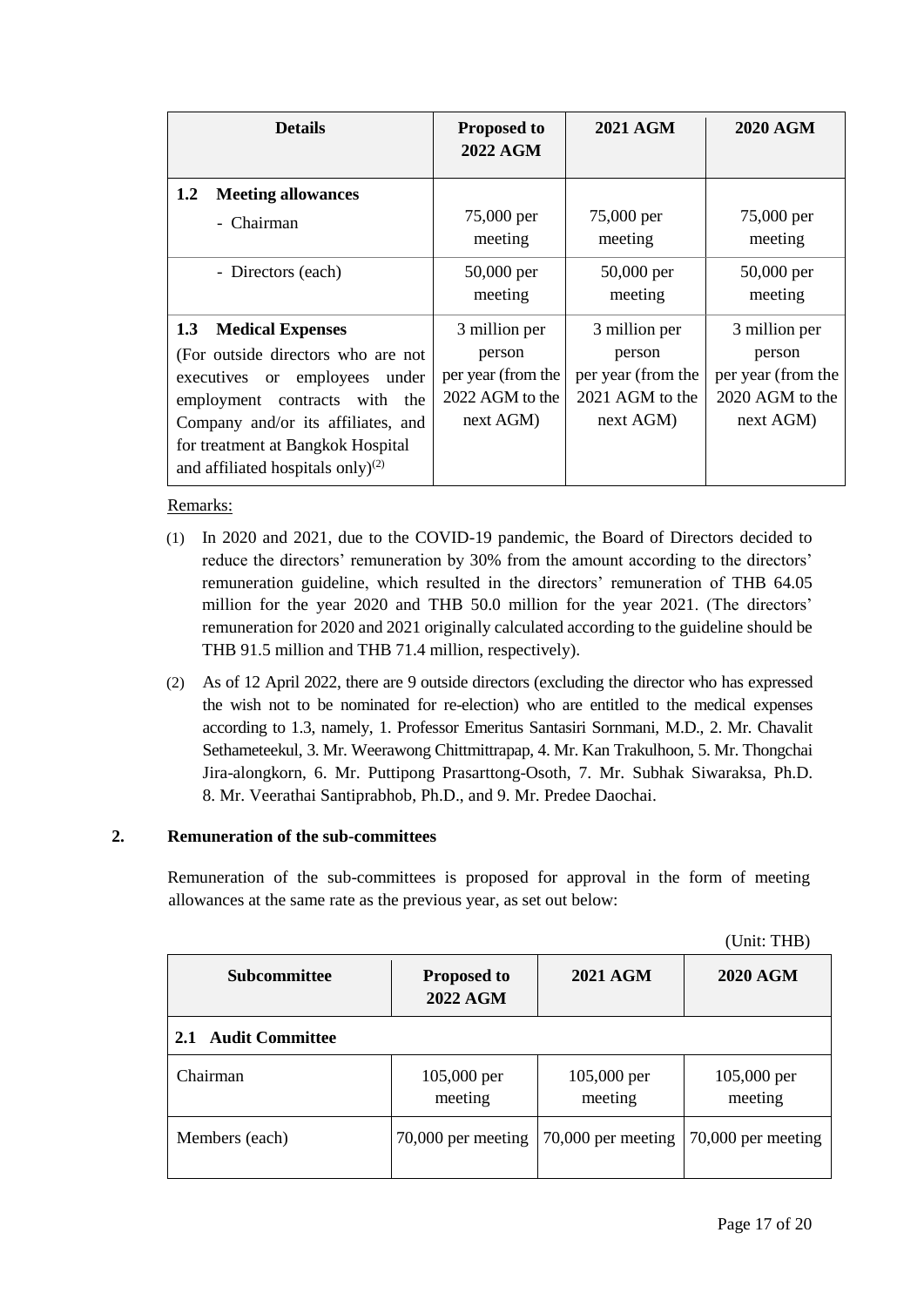| Subcommittee                                           | <b>Proposed to</b><br><b>2022 AGM</b> | <b>2021 AGM</b>      | <b>2020 AGM</b>    |  |
|--------------------------------------------------------|---------------------------------------|----------------------|--------------------|--|
| 2.2 Executive Committee                                |                                       |                      |                    |  |
| Chairman                                               | 90,000 per meeting                    | 90,000 per meeting   | 90,000 per meeting |  |
| Members (each)                                         | 60,000 per meeting                    | $60,000$ per meeting | 60,000 per meeting |  |
| 2.3 Nomination and Remuneration Committee              |                                       |                      |                    |  |
| Chairman                                               | 75,000 per meeting                    | 75,000 per meeting   | 75,000 per meeting |  |
| Members (each)                                         | 50,000 per meeting                    | 50,000 per meeting   | 50,000 per meeting |  |
| 2.4 Risk Management Committee                          |                                       |                      |                    |  |
| Chairman                                               | 75,000 per meeting                    | 75,000 per meeting   | 75,000 per meeting |  |
| Members (each)                                         | 50,000 per meeting                    | 50,000 per meeting   | 50,000 per meeting |  |
| <b>Corporate Governance Committee</b><br>$2.5^{\circ}$ |                                       |                      |                    |  |
| Chairman                                               | 75,000 per meeting                    | 75,000 per meeting   | 75,000 per meeting |  |
| Members (each)                                         | 50,000 per meeting                    | 50,000 per meeting   | 50,000 per meeting |  |

The Chairman gave the shareholders an opportunity to ask questions or express opinions relating to this agenda item. No shareholders asked questions or expressed opinions. The Chairman then asked the Meeting to cast votes on this agenda item. Miss Kessara Wongsekate, the Company Secretary, informed the Meeting that the resolution on this agenda item shall be passed by votes of no less than two-thirds of the total number of votes of the shareholders attending the Meeting.

**Resolution:** After due consideration, the Meeting resolved, by votes of no less than two-thirds of the total number of votes of the shareholders attending the Meeting, to approve the directors' remuneration, as proposed, in accordance with the following votes:

|                 | <b>Number of votes</b> |       | Percentage |
|-----------------|------------------------|-------|------------|
| Approved        | 11,133,683,126         | votes | 98.88%     |
| Disapproved     | 125,543,533            | votes | 1.12%      |
| Abstained       | 240.100                | votes | $0.00\%$   |
| Invalid ballots |                        | votes |            |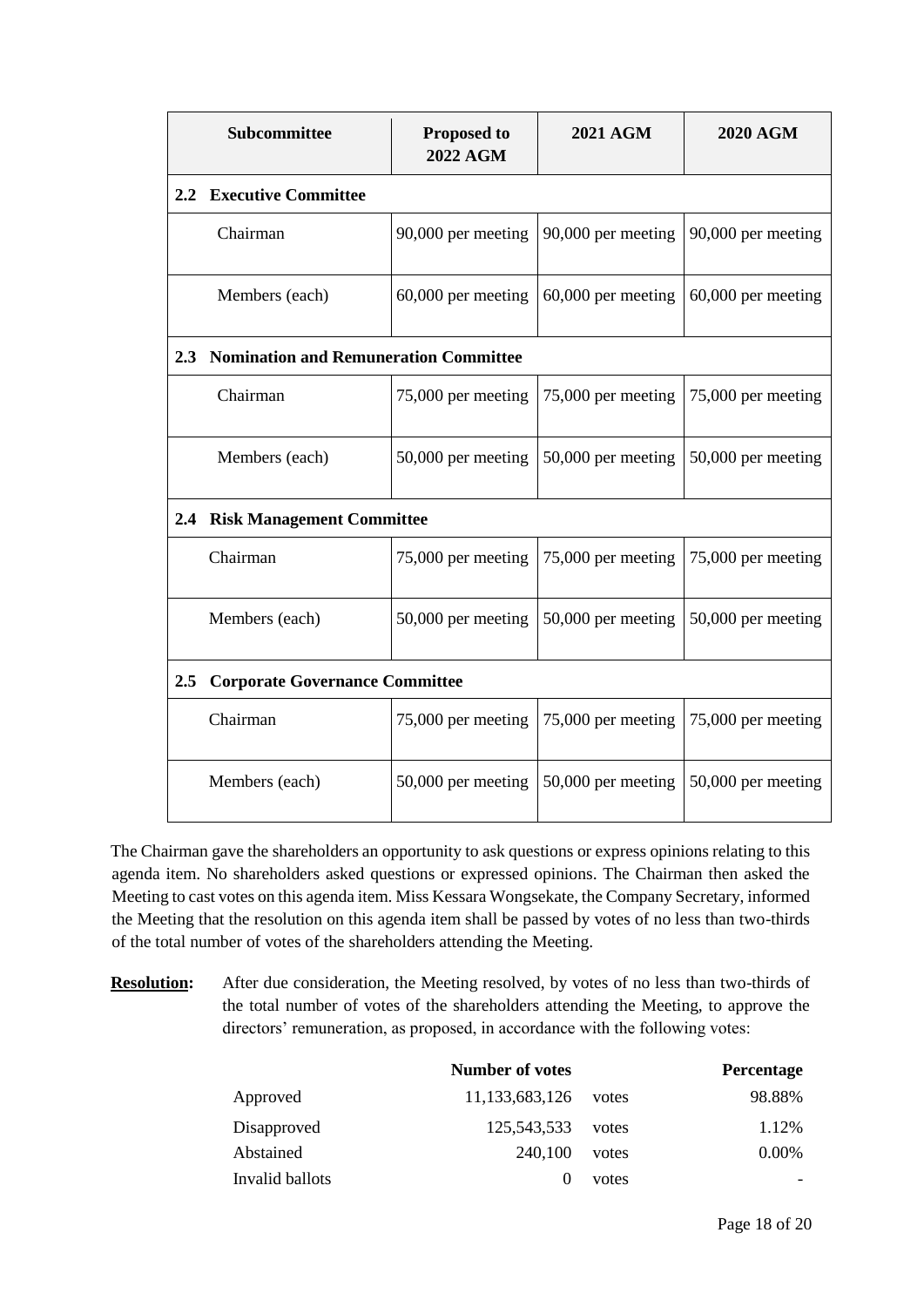## **Agenda Item 6: To consider appointing the auditors for the year 2022 and fixing the audit fee**

The Chairman proposed that the Meeting consider and approve the appointment of the auditors for the year 2022, and the fixing of the audit fee, and asked Mr. Chavalit Sethameteekul, the Chairman of the Audit Committee, to inform the Meeting of the details of the auditors.

Mr. Chavalit Sethameteekul, the Chairman of the Audit Committee, informed the Meeting that, as indicated in the information delivered to all shareholders along with the notice of the Meeting, the Audit Committee had selected the auditors of the Company based on the following criteria:

- 1. The knowledge, ability, and experience of the auditors;
- 2. The availability of personnel and the number of personnel available, as well as the team's experience and performance in the past;
- 3. The reasonableness of the proposed fee, as compared to the amount of work and the audit fees of other listed companies at the same level;
- 4. The independence of the auditors and their audit firm, as not being persons who have a relationship and/or conflict of interest with the Company, its subsidiaries, executives, and major shareholders, or related persons of the aforesaid persons; and
- 5. The quality control of the significant audit work of the audit firm that helps ensure the quality of audit work.

The Board of Directors deemed it appropriate to propose that the shareholder's meeting consider and approve the following auditors of EY Office Limited as the auditors of the Company for the year 2022:

| List of auditors proposed for appointment<br>in this Meeting | <b>Certified Public</b><br><b>Accountant No.</b> | Year signing as an<br>auditor |
|--------------------------------------------------------------|--------------------------------------------------|-------------------------------|
| Mr. Wichart Lokatekrawee                                     | No. 4451                                         | $2018 - 2021$                 |
| Ms. Kamontip Lertwitworatep                                  | No. 4377                                         | $2016 - 2017$                 |
| 3. Mr. Samran Taengcham                                      | No. 8021                                         |                               |

In addition, it was proposed to approve the audit fee for the year 2022, in an amount not exceeding THB 2,450,000, which is the same rate as the previous year, as set out below:

|                                      |           |           | (unit: THB) |
|--------------------------------------|-----------|-----------|-------------|
| <b>Audit Fee</b>                     | 2022      | 2021      | 2020        |
| Quarterly audit fee (for 3 quarters) | 1,047,000 | 1,047,000 | 1,047,000   |
| Annual audit fee                     | 1,403,000 | 1,403,000 | 1,403,000   |
| <b>Total audit fee</b>               | 2,450,000 | 2,450,000 | 2,450,000   |

Remark: The above audit fee does not include other service fees (non-audit fees).